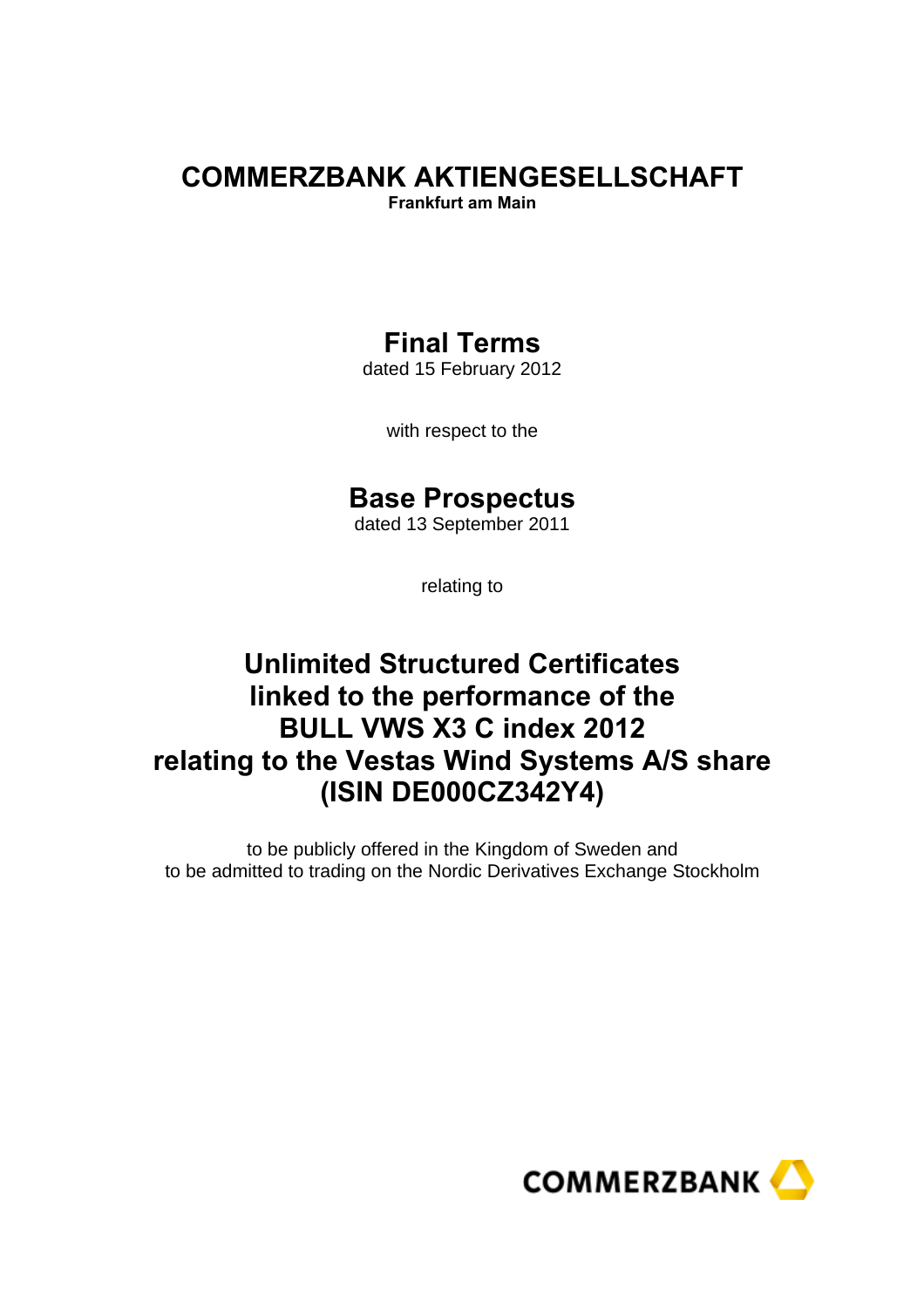*In addition to the information relevant to this issue of Certificates, these Final Terms repeat some of the information set out in the Base Prospectus dated 13 September 2011 regarding the Certificates where the Issuer deems such information necessary in order to satisfy the investor's need for information in relation to this issue of Certificates.*

## **RISK FACTORS**

The purchase of unlimited structured certificates (the "**Certificates**") is associated with certain risks. The information set forth hereinafter merely describes the major risks that are associated with an investment in the Certificates in the Issuer's opinion. In this regard, however, **the Issuer expressly points out that the description of the risks associated with an investment in the Certificates may be probably not exhaustive**.

In addition, the order in which such risks are presented does not indicate the extent of their potential commercial effects in the event that they are realised, or the likelihood of their realisation. The realisation of one or more of said risks may adversely affect the assets, finances and profits of Commerzbank Aktiengesellschaft or the value of the Certificates themselves.

Moreover, additional risks that are not known at the date of the Base Prospectus and these Final Terms or are currently believed to be immaterial could likewise have an adverse effect on the value of the Certificates.

The occurrence of one or more of the risks disclosed in the Base Prospectus, any supplement and/or these Final Terms or any additional risks may lead to a material and sustained loss and, depending on the structure of the Certificate, even result in the partial or even **total loss** of the investor's capital.

#### **Investors should purchase the Certificates only if they are able to bear the risk of losing the capital invested, including any transaction costs incurred.**

Potential investors in the Certificates must in each case determine the suitability of the relevant investment in light of their own personal and financial situation. In particular, potential investors should in each case:

- have sufficient knowledge and experience to make a meaningful evaluation of the Certificates, the merits and risks of investing in the Certificates and/or the information contained or incorporated by reference in the Base Prospectus or any applicable supplement and all the information contained in these Final Terms;
- have sufficient financial resources and liquidity to bear all of the risks associated with an investment in the Certificates;
- understand thoroughly the Terms and Conditions pertaining to the Certificates (the "**Terms and Conditions**") and be familiar with the behaviour of any relevant underlying and the financial markets; and
- be able to evaluate (either alone or with the help of a financial adviser) possible scenarios for economic, interest rate and other factors that may affect the value of their investment and be able to bear the associated risks.

These risk warnings do not substitute advice by the investor's bank or by the investor's legal, business or tax advisers, which should in any event be obtained by the investor in order to be able to assess the consequences of an investment in the Certificates. Investment decisions should not be made solely on the basis of the risk warnings set out in the Base Prospectus, any supplement and/or these Final Terms since such information cannot serve as a substitute for individual advice and information which is tailored to the requirements, objectives, experience, knowledge and circumstances of the investor concerned.

The Certificates are subject to - potentially major - price fluctuations and may involve the risk of a **complete or partial loss** of the invested capital (including any costs incurred in connection with the purchase of the Certificates). Since, in the case of Certificates, the Redemption Amount is linked to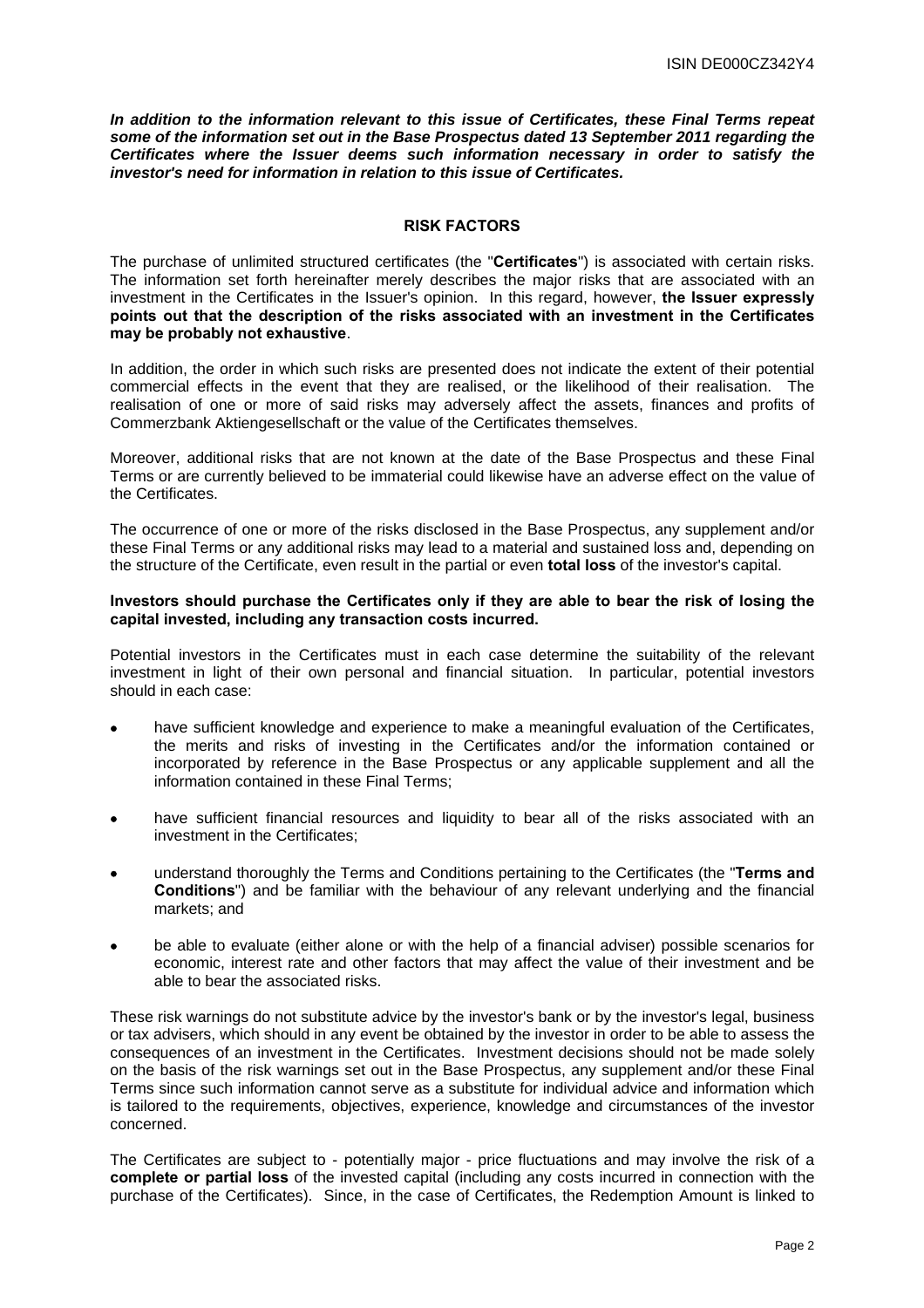an underlying (share, index, commodity (e.g. precious metals), futures contract, bond, currency exchange rate, interest rate, fund, a basket or an index that is composed of any of the aforementioned values, commodities or rates (the "**Underlying**"), or to one or more formulae ("**Structured Certificates**")), Certificates are investments that might not be suitable for all investors.

The Certificates are subject to - potentially major - price fluctuations and may involve the risk of a **complete or partial loss** of the invested capital (including any costs incurred in connection with the purchase of the Certificates). Since, in the case of Certificates, the Redemption Amount is linked to an underlying (e.g. a share, index, commodity (e.g. a precious metal), futures contract, bond, exchange rate, an interest rate, a fund or any other underlying, a basket or an index that is composed of any of the aforementioned values, commodities, rates or other underlyings, (e.g. alternative risks, real estates, life insurances, inflation, volatility), Certificates are investments that might not be suitable for all investors.

The Certificates may have complex structures, which the investor might not fully understand. The investor might therefore underestimate the actual risk that is associated with a purchase of the Certificates. Therefore, potential investors should study carefully the risks associated with an investment in the Certificates (with regard to the Issuer, the type of Certificates and/or the Underlying, as applicable), as well as any other information contained in the Base Prospectus, any supplements thereto as well as these Final Terms, and possibly consult their personal (including tax) advisors. Prior to purchasing Certificates, potential investors should ensure that they fully understand the mechanics of the relevant Certificates and that they are able to assess and bear the risk of a (**total**) loss of their investment. Prospective purchasers of Certificates should in each case consider carefully whether the Certificates are suitable for them in the light of their individual circumstances and financial position.

It is possible that the performance of the Certificates is adversely affected by several risk factors at the same time. The Issuer, however, is unable to make any reliable prediction on such combined effects.

**Other general risks associated with the purchase of the Certificates (such as factors influencing the price of the Certificates at the time of issue and in the secondary market, conflicts of interest, hedging risks, interest rate and inflationary risks, as well as currency risks) are set out in the detailed provisions of the Base Prospectus dated 13 September 2011.** 

## • **Special risks relating to Unlimited Structured Certificates linked to the performance of BULL VWS X3 C INDEX 2012 relating to the Vestas Wind Systems A/S share**

The Unlimited Structured Certificates linked to the performance of the BULL VWS X3 C index 2012 relating to the Vestas Wind Systems A/S share (the "**Certificates**") will grant the investor the right to request from the Issuer at specific Redemption Dates the payment of a Redemption Amount per Certificate corresponding to the Reference Price of the Index on the respective Valuation Date converted into SEK at the Relevant Conversion Rate and multiplied by the Multiplier. The "Valuation Date" in that context will always be the specific Redemption Date, whereas the payment of the Redemption Amount will be due on the Maturity Date which will be the tenth Payment Business Day following the Redemption Date.

The BULL VWS X3 C index 2012 relating to the Vestas Wind Systems A/S share to which the Certificates relate shall hereinafter be referred to as the"**Index**". The share underlying the Index shall hereinafter be referred to as the "**Share**".

The Index will be calculated and published by Commerzbank in its capacity as Index Calculation Agent. The Index is a strategy index that is composed of a leverage and a financing component and relates to a Share as defined in the index description attached to the Terms and Conditions of the Certificates (the "**Index Description**"). The leverage component will, in percentage terms, correspond to three times the daily movements of the Share.

It is a feature of the Certificates that no automatic payment of the Redemption Amount represented by the Certificates is scheduled at any time during the term of the Certificates. Payment of the Redemption Amount will generally be contingent upon prior redemption of the relevant Certificate upon the request of the Certificateholder in accordance with the Terms and Conditions.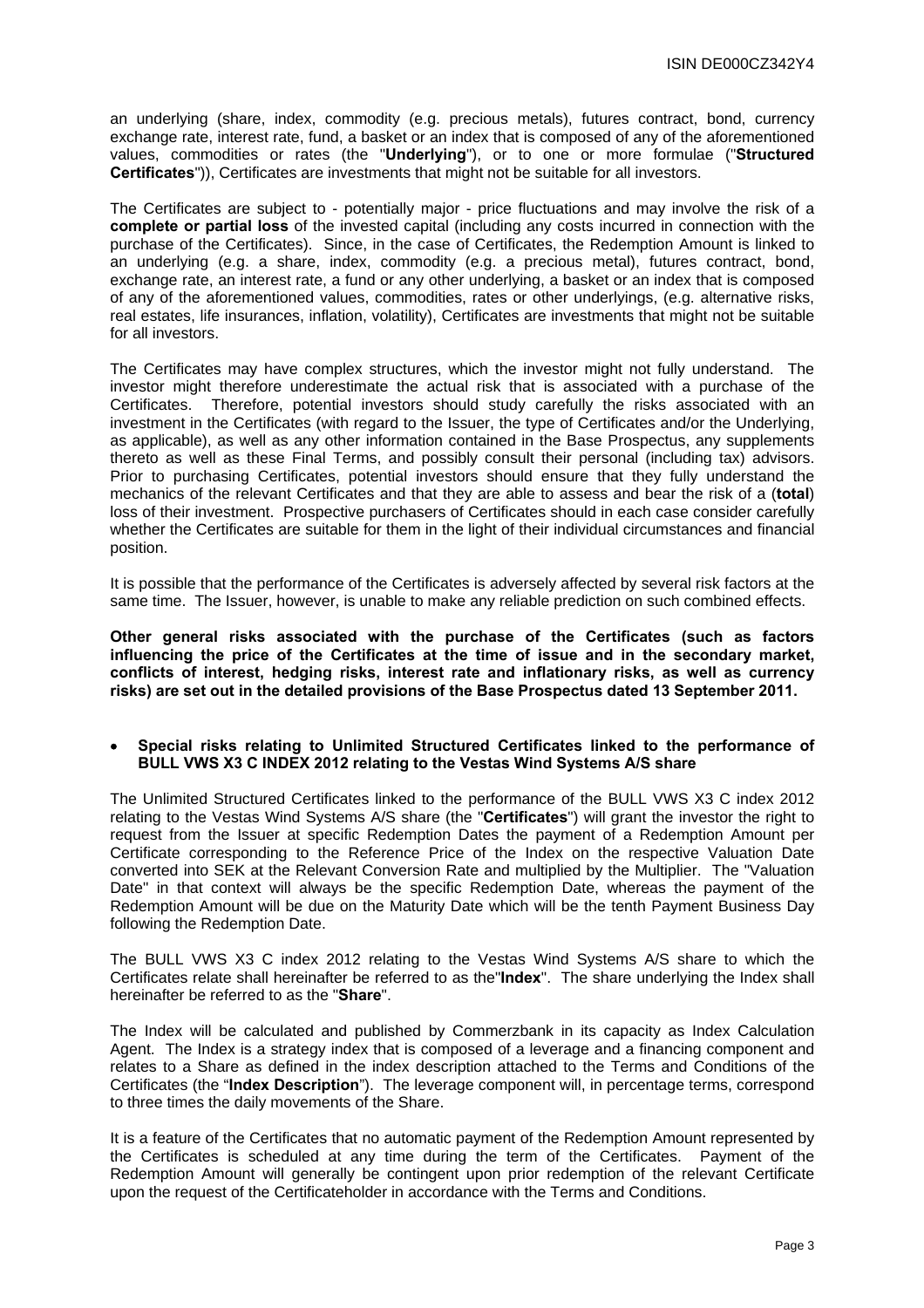In addition, investors should pay particular attention to the following points:

#### • **Loss risks**

A change in the price of one or several Index components may result in a significant reduction of the Redemption Amount of the Certificates below the initial purchase price in line with the performance of the Index and, thus, a significant loss for the Certificateholder in relation to the purchase price paid for the Certificates.

Investors should pay particular attention to the fact that the daily changes ((i.e., the change between two subsequently following closing prices of the Share) in relation to the Share will have three times that effect in percentage terms on the value of the Index and, thus, the value of the Certificate; this means that, the more the price of the Share falls on a trading day, the lower the Index level will be on that trading day and vice versa, with the daily changes in relation to the Index being intensified in both directions as a result of the triple leverage.

#### **In the case of an unfavourable performance of the Index, there is a risk that some or all of the invested capital may be lost.**

In addition, the costs associated with the purchase or sale of the Certificates must be taken into account when considering the economic aspects of an investment.

#### • **Currency risk**

The prices of the Index are expressed in DKK that is different from the currency in which the Certificates are issued (SEK). Therefore, the Redemption Amount of the Certificates, during their term, does not only depend on the performance of the Index, but also on the development of the DKK/SEK exchange rate.

## • **Adjustments and extraordinary termination by the Issuer**

The Issuer may be entitled to perform adjustments in accordance with the Terms and Conditions. Such adjustments may have an adverse effect on the value of the Certificates.

In addition, the Issuer may be entitled to extraordinarily terminate the Certificates in accordance with the Terms and Conditions. If the Issuer gives notice of an extraordinary termination regarding the Certificates, all outstanding Certificates shall be redeemed at the Extraordinary Termination Amount. The Issuer shall determine the Extraordinary Termination Amount for the Certificates in its reasonable discretion (*billiges Ermessen*, § 315 German Civil Code (*BGB*)) by taking into account prevailing market conditions, any proceeds realised by the Issuer in connection with transactions concluded by it in its reasonable discretion (*billiges Ermessen*, § 315 German Civil Code (*BGB*)) for hedging measures in relation to the assumption and fulfilment of its obligations under the Certificates (the "**Hedging Transactions**"), and by deducting those expenses of the Issuer that are required for winding up the Hedging Transactions.

#### **● Risks due to the Index concept of the Unlimited Structured Certificates linked to the performance of the BULL VWS X3 C index 2012 relating to the Vestas Wind Systems A/S share**

The Index is composed of a so-called leverage component and a financing component.

Leverage component: When calculating the Index, the leverage component reflects the purchase of the Share with a triple leverage effect on the leverage component. A price gain in relation to the Share as compared to its closing price on the preceding day will lead to a **triple increase** in the leverage component in percentage terms and **vice versa**. If the **price gain** as compared to the previous day is 10%, the value of the leverage component will **increase** by 30%; if the price of the Share as compared to the previous day **falls** by 10%, the value of the leverage component will **fall** by 30%.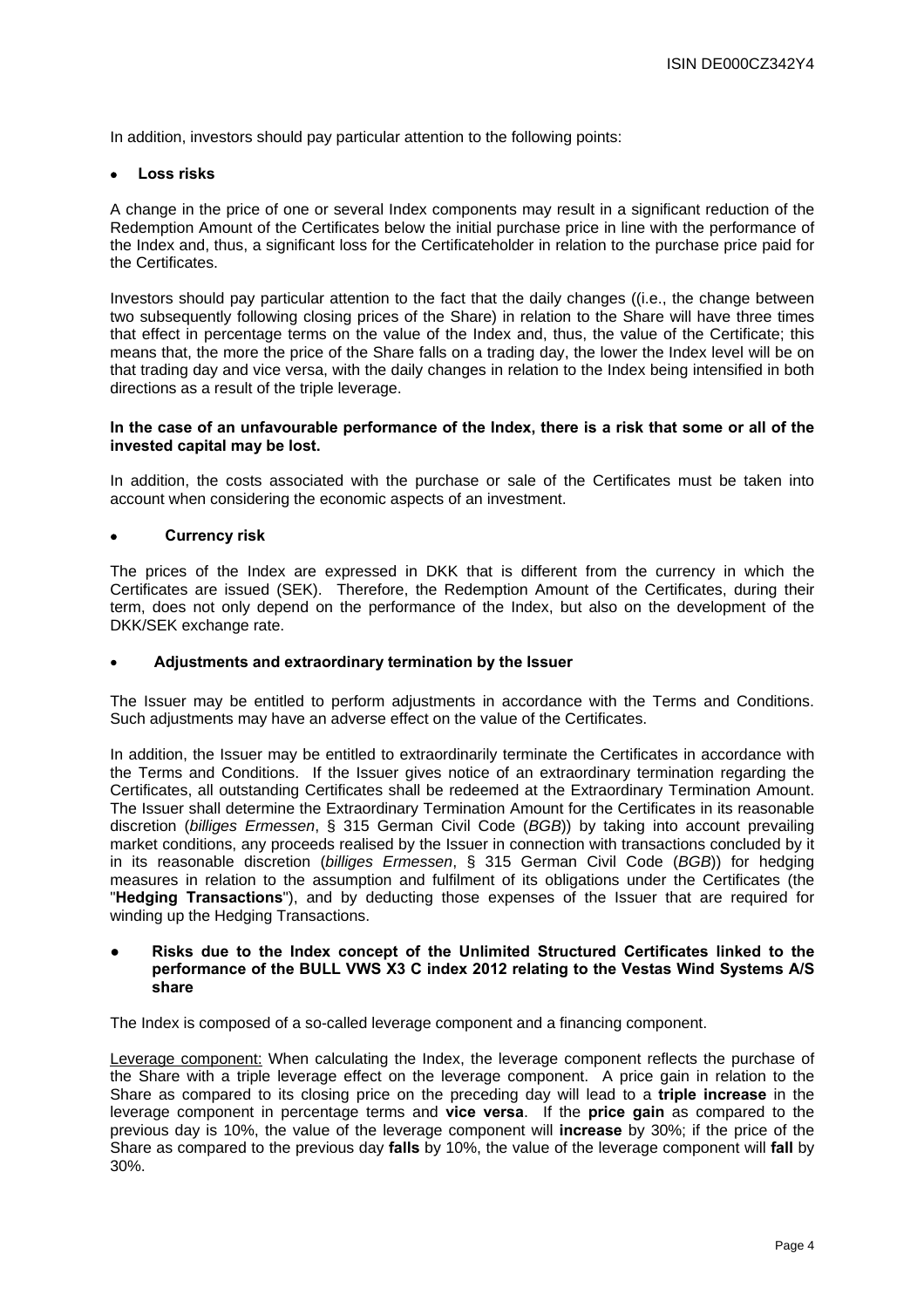However, investors should note that the calculation of the Index will be influenced by the daily price performance of the Share during the entire term of the Certificates commencing from their issuance; the daily price performance in percentage terms will in each case be determined by reference to the closing price of the Share on the preceding day. A comparison of the price of the Share at the time of the issue of the Certificates and the price of the Share on the relevant Valuation Date is of no relevance.

The following phenomena may occur in that regard:

If the price of the Share consistently increases from, for instance, DKK 100 over 10 days by DKK 1 to DKK 110, the price gain in relation to the Share will be 10%, while the value of the leverage component will not have risen by 30%, but instead by 32.74%. If the price of the Share consistently decreases by DKK 1 to DKK 90, the value of the leverage component will not have fallen by 30%, but instead by only 27.35%.

If the price of the Share moves in different directions after the issue date of the Certificates (i.e. if both price gains and price losses occur) and if the price of the Share returns to its level at issuance, the value of the leverage component will **not** revert to, but will be (as a result of the leverage effect possibly significantly) below its initial level.

If the price of the Share falls significantly at any time during the term of the Certificates, the value of the leverage component will fall to a very low level. Although this means that all later price gains in relation to the Share will lead to price gains in relation to the leverage component and thus the Index, investors must note in this regard that the initial level for a price recovery in relation to the Index may be very low and that, therefore, significant price gains in relation to the Share will only have a moderate effect on the recovery of the Index.

Financing component: The financing component results from the costs for borrowing money at an oneday rate (CIBOR T/N), increased by a per annum rate (ICS) that takes into account the actual financing costs of the Index Calculation Agent, plus the Index Fees. The financing component is always negative and may exceed any increase in the value of the leverage component. Under such scenario the value of the Index will decrease despite a price gain of the Share.

## **● ICS rate**

The ICS rate is to take account of the fact that the actual financing costs incurred by the Index Calculation Agent, which result from the long position of the Index strategy that is financed by way of borrowing, may exceed the borrowing costs at the CIBOR T/N rate. Investors should note that the respective financing costs could substantially deviate from the ones which could be observed in the market.

The Index Calculation Agent is entitled to adjust the ICS rate on each ICS Adjustment Date in its reasonable discretion (§ 315 German Civil Code (*BGB*)) in such a way that it takes the current market conditions into account and apply the adjusted rate from that time onwards as detailed in the Index Description.

The ICS rate is not limited. Consequently, and under disadvantageous circumstances the ICS rate may increase substantially.

## • **"Unlimited" Certificates; exercise requirement; sale of the Certificates**

It is a feature of these Certificates that no automatic payment of the Redemption Amount per Certificate represented by them is scheduled at any time during the term of the Certificates. Any payment of the Redemption Amount is contingent upon either (i) the Certificateholder submits a redemption notice to the paying agent designated pursuant to the Terms and Conditions in order to attain a redemption of the Certificates or (ii) the Issuer terminates the Certificates by virtue of an ordinary or extraordinary termination notice, all in accordance with the Terms and Conditions. In the absence of submitting a redemption notice by the Certificateholder or termination by the Issuer, there can be no guarantee that the investor will receive the Redemption Amount represented by the Certificates. Since it is uncertain whether the Issuer will terminate the Certificates, the Certificateholder will be forced voluntarily to submit a redemption notice to the paying agent in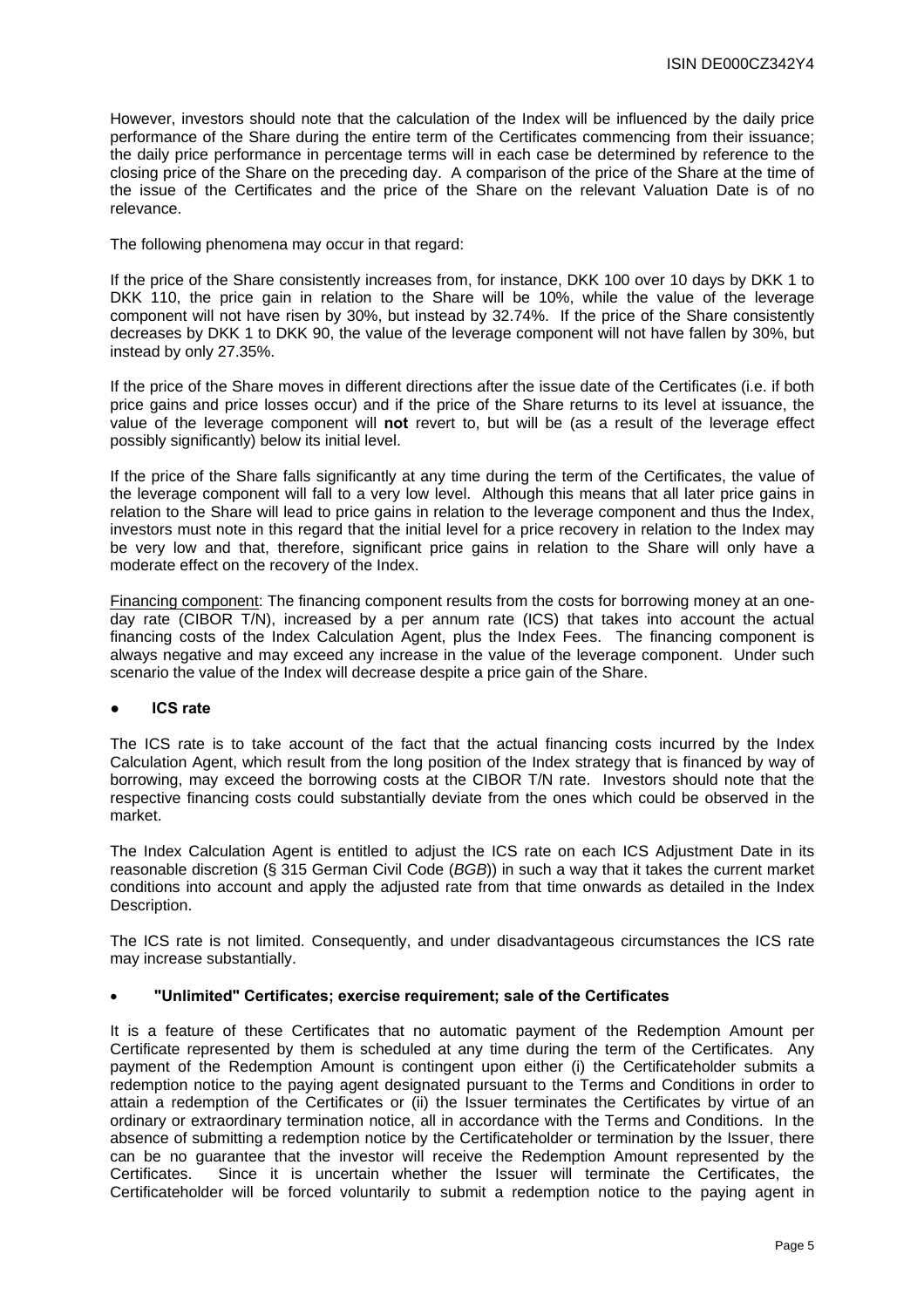accordance with the Terms and Conditions if he intends to receive the Redemption Amount represented by the Certificate.

However, investors should note that the Issuer, despite the Certificates being referred to as "Unlimited", is entitled to the termination rights described above. That means that the Issuer is able to limit the term of the Certificates, which is initially indefinite, and may exercise its termination right at a time that might be unfavourable from the investor's point of view because the investor expects a further price increase in relation to the Index underlying the Certificates at that time.

Certificateholders should note that redemption of the Certificates is possible only with effect as of the last Payment Business Day in March, June, September and December (as set out in detail in the Terms and Conditions). In between these Redemption Dates, the economic value represented by the Certificates can be realised solely by virtue of a sale of the Certificates.

A sale of the Certificates, however, will be dependent upon the availability of market participants who are prepared to purchase the Certificates at a corresponding price. If no such market participants can be found, it may be impossible to realise the value of the Certificates. Investors cannot rely upon the availability of a liquid market for the Certificates and, thus, the possibility to realise the assets invested in the Certificates by selling the Certificates. Investors should thus be prepared to hold the Certificates until the next available Redemption Date.

## **● The BULL VWS X3 C index 2012 relating to the Vestas Wind Systems A/S share are not established indices**

When evaluating the Certificates, investors must take into account that the Index is not an index that has been established in the market. Instead, the main reason why Commerzbank Aktiengesellschaft calculates the Index is so that it may serve as a reference for the Certificates underlying these Terms and Conditions.

## **● Conflicts of interest**

Regarding the issuance of the Certificates, Commerzbank Aktiengesellschaft performs a number of functions. On the one hand, Commerzbank Aktiengesellschaft acts as Issuer of the Certificates, and on the other hand, it acts as the Index Calculation Agent and Index Sponsor and therefore decides upon the composition of the Index. It cannot be ruled out that Commerzbank Aktiengesellschaft will be subject to certain conflicts of interest in performing these various functions.

When pursuing business activity not directly related to the issuance of the Certificates or the composition and calculation of the Index, the Issuer or any of its affiliates may pursue actions and take steps that it deems, or they deem, necessary or appropriate to protect its or their respective interests without regard to any negative consequences this may have for the Certificateholders.

## **● Deduction of an Index Fee**

Investors must note that the Index level includes an Index Fee of 0.001944% of the Index level per calendar day (0.7% p.a.) for the management and calculation of the Index. The Index Fee will be deducted daily during the calculation of the Index. This means that the Index will fall, or not gain in value, in the case of constant or slightly increasing prices of the Index components. In the case of falling prices of the Index components, the deduction of the Index Fee will reinforce the negative price performance of the Index. Generally, the deduction of the Index Fee will result in a reduction of the value of the Index and, thus, the Certificates.

## • **No interest payment or other distributions**

The Certificates do not provide for periodic interest payments or other distributions during their term. Investors should be aware that the Certificates will not generate any current income. Possible losses in relation to the value of the Certificates can therefore not be compensated by any other income from the Certificates

## • **Certificates are unsecured obligations (Status)**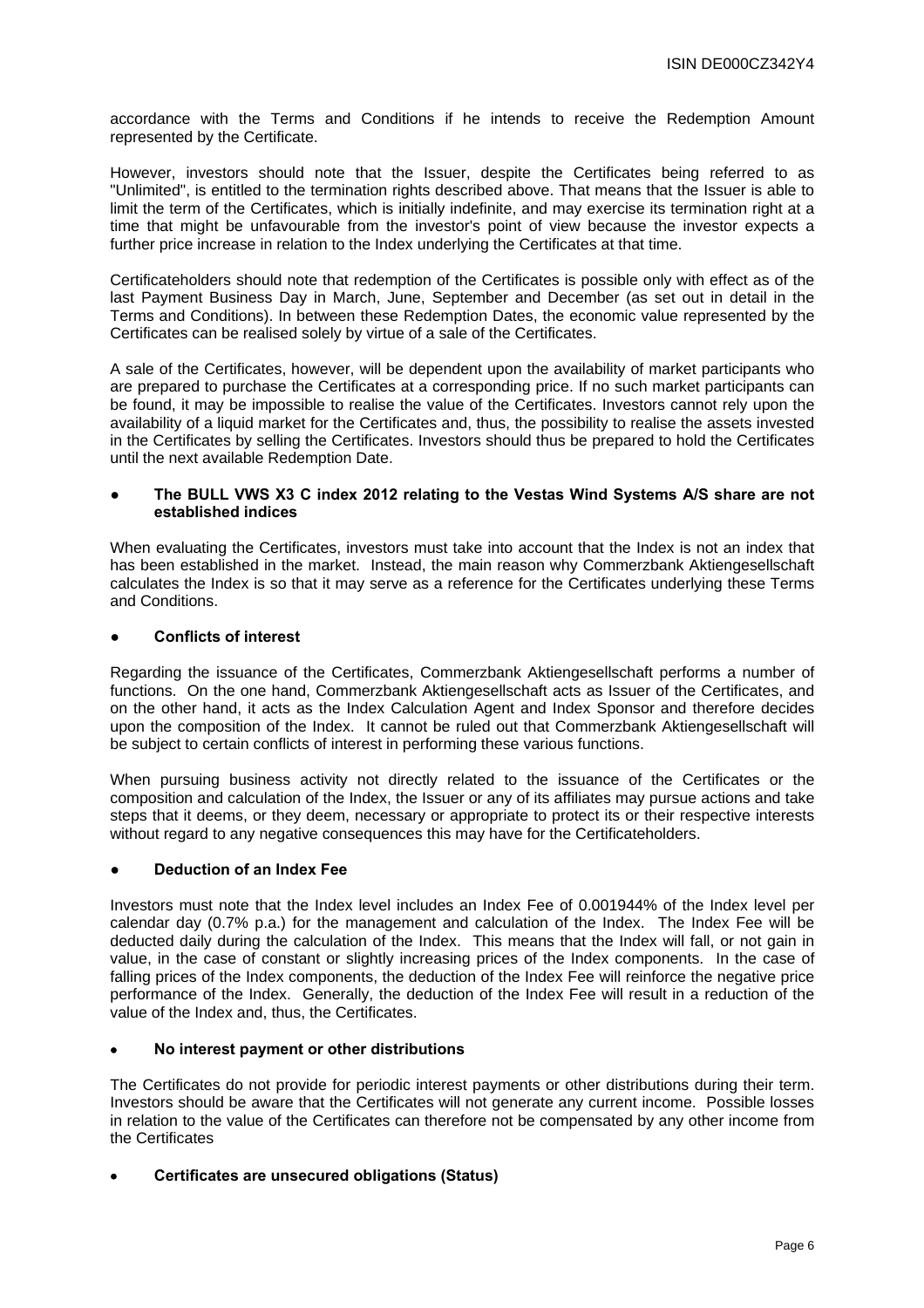The obligations under the Certificates constitute direct, unconditional and unsecured obligations of the Issuer and, unless otherwise provided by applicable law, rank at least *pari passu* with all other unsecured and unsubordinated obligations of the Issuer. They are neither secured by the Deposit Protection Fund of the Association of German Banks (*Einlagensicherungsfonds des Bundesverbandes deutscher Banken e.V.*) nor by the German Deposit Guarantee and Investor Compensation Act (*Einlagensicherungs- und Anlegerentschädigungsgesetz*).

This means that the investor bears the risk that the Issuer's financial situation may worsen - and that the Issuer might therefore become subject to a reorganization proceeding (*Reorganisationverfahren*) or transfer order (*Übertragungsanordnung*) under German bank restructuring law or that insolvency proceedings might be instituted with regard to its assets - and therefore payments due under the Certificates could not or only partially be done. **Under these circumstances, a total loss of the investor's capital might be possible.** 

The Issuer may enter into hedging transactions in the underlying Index components, but is under no obligation to do so. If hedging transactions are entered into, they shall exclusively inure to the benefit of the Issuer, and the investors shall have no entitlement whatsoever to the underlying Index components or with respect to the hedging transaction. Hedging transactions entered into by the Issuer shall not give rise to any legal relationship between the investors and those responsible for the underlying Index components.

## • **Risk factors relating to the Share**

Certificates relating to shares as index components are associated with particular risks beyond the Issuer's control, such as the risk that the company issuing the Share will be rendered insolvent, the risk that the price of the Share will fluctuate or risks that occur in relation to dividend payments by the company issuing the Share.

The performance of a share depends to a very significant extent on developments on the capital markets, which in turn depend on the general global economic situation and more specific economic and political conditions. Shares in companies with low to medium market capitalisation may be subject to even higher risks (e.g. relating to their volatility or insolvency) than is the case for shares in larger companies. Moreover, shares in companies with low capitalisation may be extremely illiquid as a result of low trading volumes.

Shares in companies which have their statutory seat or significant business operations in countries with limited certainty of law are subject to additional risks such as, for instance, government interventions or nationalisation which may lead to a total or partial loss of the invested capital or of access to the capital invested in that country. This may result in a total or partial loss in relation to the value of a share. The realisation of such risks may also result in a total or partial loss of the invested capital for holders of certificates that are linked to such shares.

Holders of Certificates that are linked to shares, unlike investors which directly invest in the shares, do not receive dividends or other distributions payable to the holders of the underlying shares.

If the Index underlying the Certificates consists of securities in lieu of shares (e.g. American Depositary Receipts ("**ADRs**") or Global Depositary Receipts ("**GDRs**"), together "**Depositary Receipts**"), additional risks might occur. ADRs are securities issued in the United States of America that take the form of participation certificates in relation to a portfolio of shares held in the home country of the issuer of the underlying shares outside the United States of America. GDRs are also securities that take the form of participation certificates in relation to a portfolio of shares held in the home country of the issuer of the underlying shares. They normally differ from the participation certificates referred to as ADRs in that they are publicly offered and/or issued outside the United States of America. Each Depositary Receipt represents one or more shares or a fraction of a security in a foreign corporation. In the case of both types of Depositary Receipt, the legal owner of the underlying share is the depositary bank, which also acts as the issuing agent of the Depositary Receipts.

Depending on the jurisdiction in which the Depositary Receipts were issued and the laws by which the depositary contract is governed, it cannot be ruled out that the holder of the Depositary Receipts may not be recognised as the actual beneficial owner of the underlying shares in the relevant jurisdiction.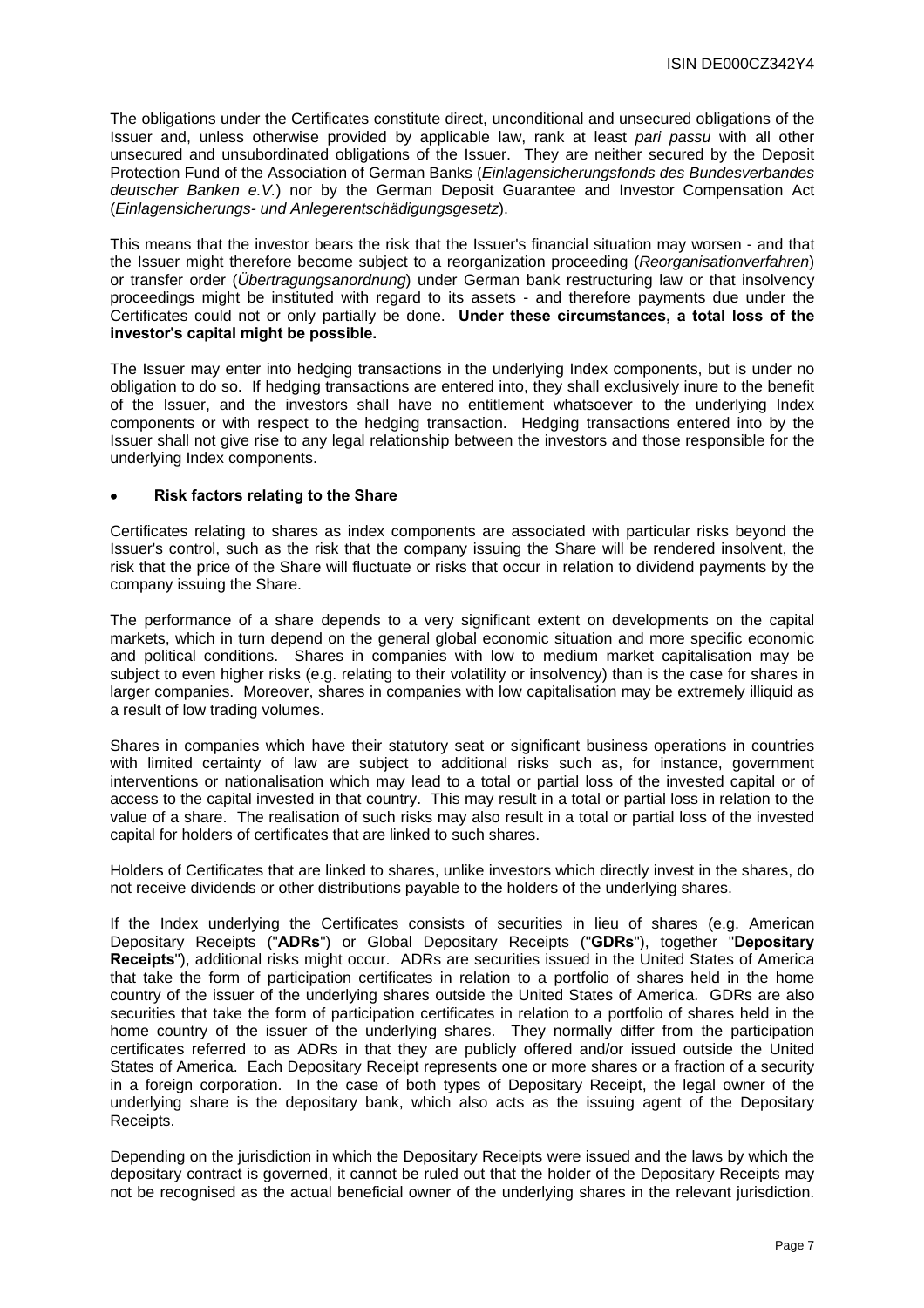Particularly in the case that the depositary bank becomes insolvent and/or debt enforcement proceedings are initiated with regard to it, the relevant underlying shares may be subjected to disposal restrictions and/or utilised commercially in the context of debt enforcement measure undertaken against the depositary bank. In that case, the relevant holder will forfeit the rights in the underlying shares represented by the relevant Depositary Receipt. This means that the Depositary Receipt as underlying of the Index to which the Certificates relate will be rendered worthless. The Certificates will also be rendered worthless. In such a scenario, the investor faces a risk of total loss subject to a possible unconditional minimum repayment amount or other (partial) capital protection.

It must also be taken into account that the depositary bank may stop offering Depositary Receipts at any time and that, in that case or if the depositary bank becomes insolvent, the issuer of these Certificates will, subject to more detailed provisions set out in the Terms and Conditions, be entitled to adjust the Terms and Conditions and/or terminate the Certificates.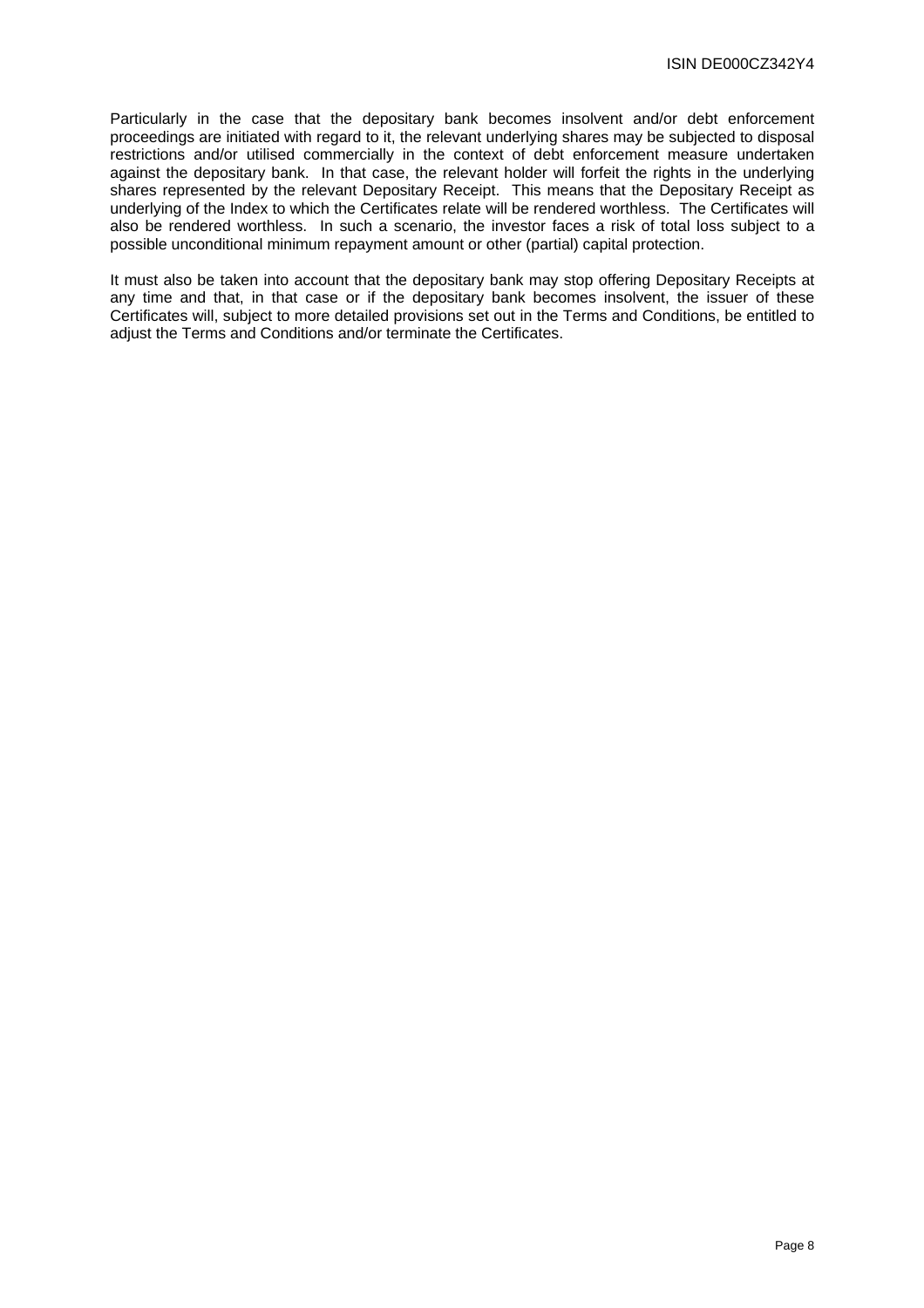#### **GENERAL INFORMATION**

This document contains the Final Terms of the Certificates described herein and must be read in conjunction with the Base Prospectus dated 13 September 2011, as supplemented from time to time (the "**Base Prospectus**"). Full information on the Issuer and the offer of the Certificates is only available on the basis of a combination of these Final Terms, the Base Prospectus and supplements thereto, if any.

**Prospective purchasers of the Certificates are advised to read the complete Base Prospectus including the chapter on "Risk Factors" and to seek their own advice (including tax consultants and account holding bank) before reaching an investment decision.** 

#### **Prospectus liability**

Commerzbank Aktiengesellschaft (the "**Issuer**", the "**Bank**" or "**Commerzbank**", together with its consolidated subsidiaries "**Commerzbank Group**" or the "**Group**") with its registered office at Frankfurt am Main, Federal Republic of Germany, accepts responsibility for the information contained in this Final Terms. The Issuer hereby declares that the information contained in these Final Terms is, to the best of its knowledge, in accordance with the facts and contains no material omission. The Issuer has taken all reasonable care to ensure that such is the case, the information contained in these Final Terms is, to the best of its knowledge, in accordance with the facts and contains no omission likely to affect its import.

No person is or has been authorized by the Issuer to give any information or to make any representation not contained in or not consistent with these Final Terms or any other information supplied in connection with these Final Terms, the Certificates and, if given or made, such information or representation must not be relied upon as having been authorized by the Issuer. The information contained herein relates to the date of the Final Terms and may have become inaccurate and/or incomplete as a result of subsequent changes.

#### **Availability of documents**

The Base Prospectus dated 13 September 2011 and any supplements thereto and these Final Terms will be made available in electronic form on the website of Commerzbank Aktiengesellschaft at *www.warrants.commerzbank.com.* Hardcopies of the Base Prospectus and any supplements and these Final Terms may be requested free of charge from the Issuer's head office (Kaiserstraße 16 (Kaiserplatz), 60311 Frankfurt am Main, Federal Republic of Germany).

Furthermore, the Articles of Association of Commerzbank Aktiengesellschaft (as amended), the Financial Statements and Management Reports of Commerzbank Aktiengesellschaft as well as the Annual Reports of the Commerzbank Group for the financial years of 2009 and 2010 (audited) and the Interim Report of the Commerzbank Group for the period ended 30 September 2011 (reviewed) will be available for inspection at the Issuer's head office (Kaiserstraße 16 (Kaiserplatz), 60311 Frankfurt am Main, Federal Republic of Germany) or for electronic viewing at *www.commerzbank.com* for a period of twelve months following the date of the Base Prospectus.

## **Offer and sale**

Commerzbank publicly offers in the Kingdom of Sweden from 15 February 2012 Unlimited Structured Certificates (the "**Certificates**") linked to the performance of the BULL VWS X3 C index 2012 relating to the Vestas Wind Systems A/S share (the "**Index**") each with an issue size of 500,000 at an initial issue price of SEK 118.80 per Certificate.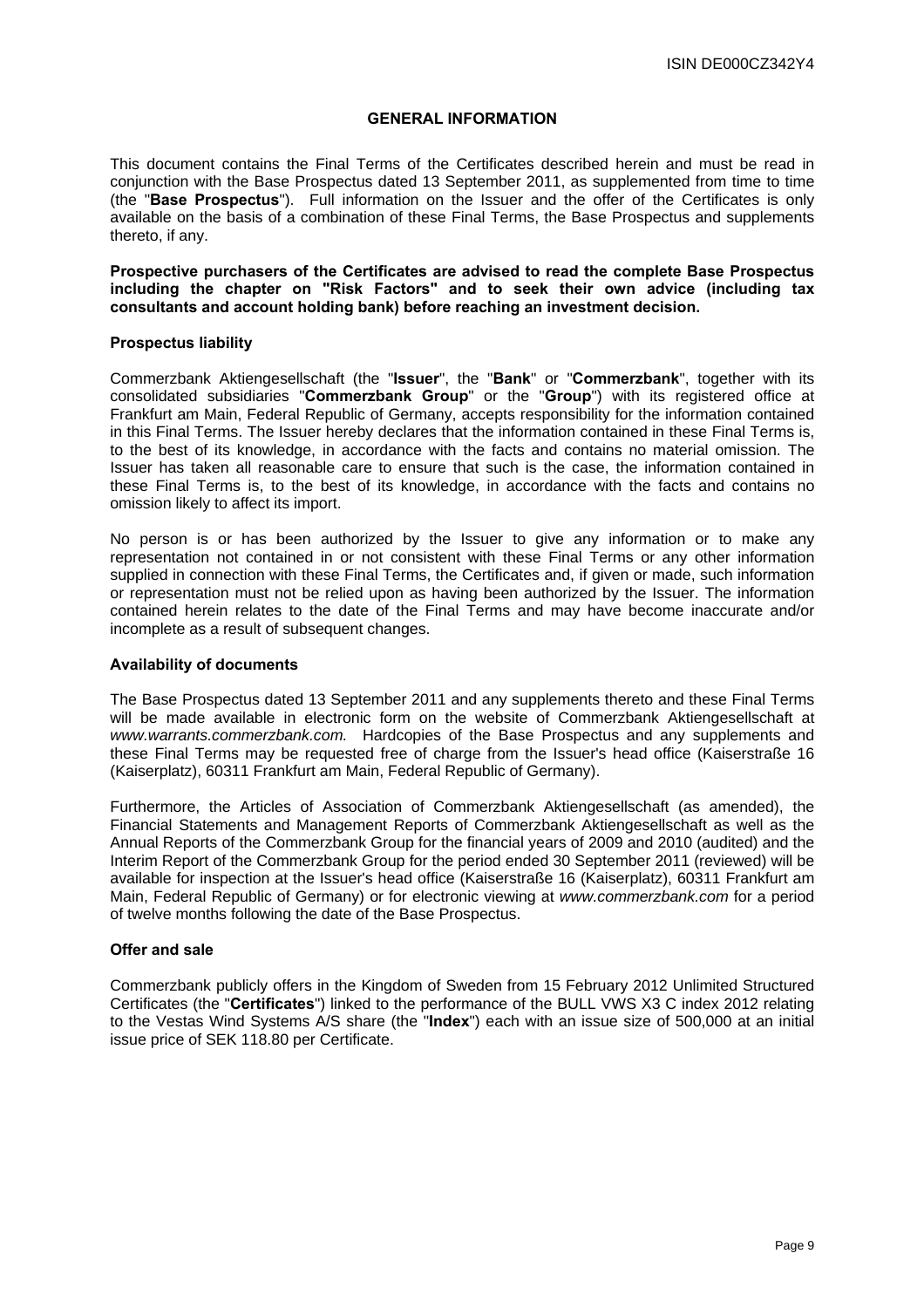## **Security Codes**

| <b>WKN</b>  | CZ342Y           |
|-------------|------------------|
| <b>ISIN</b> | DE000CZ342Y4     |
| Local Code  | BULL VEST X3 C 2 |

## **Calculation Agent**

In cases requiring calculation, Commerzbank acts as the Calculation Agent.

## **Securitisation**

The Certificates will be issued in dematerialised form and will only be evidenced by book entries in the system of Euroclear Sweden AB, Box 7822, 103 97 Stockholm, Sweden for registration of securities and settlement of securities transactions in accordance with the Swedish Financial Instruments Accounts Act (1998:1479*)*. There will be neither global bearer certificates nor definitive certificates.

#### **Minimum trading unit**

One (1) Certificate

#### **Listing**

The admission for listing of the Certificates on the Nordic Derivatives Exchange Stockholm has been applied. First day of listing is expected to be 15 February 2012.

## **Payment date**

20 February 2012

## **Limitation of Euroclear Sweden's liability**

Euroclear Sweden shall not be held responsible for any loss or damage resulting from any legal enactment (domestic or foreign), the intervention of a public authority (domestic or foreign), an act of war, strike, blockade, boycott, lockout or any other similar event or circumstance. The reservation in respect of strikes, blockades, boycotts and lockouts shall also apply if Euroclear Sweden itself take such measures or becomes the subject of such measures. Under no circumstances shall Euroclear Sweden be liable to pay compensation for any loss, damage, liability, cost, claim, action or demand unless Euroclear Sweden has been negligent, or guilty of bad faith, or has breached the terms of any agency agreement, nor shall under no circumstances Euroclear Sweden be liable for loss of profit, indirect loss or damage or consequential loss or damage, unless such liability of Euroclear Sweden is prescribed pursuant to the Swedish Financial Instruments Accounts Act (*Sw. lag (1998:1479)*. Where Euroclear Sweden, due to any legal enactment (domestic or foreign), the intervention of a public authority (domestic or foreign), an act of war, strike, blockade, boycott, lockout or any other similar event or circumstance, is prevented from effecting payment, such payment may be postponed until the time the event or circumstance impeding payment has ceased, with no obligation to pay penalty interest.

## **Information regarding the Index**

The asset underlying the Certificates is the Index as detailed in the attachment to the Terms and Conditions of the Certificates, as determined by Commerzbank Aktiengesellschaft.

The Index will be permanently calculated on each Index Calculation Day and published on the internet page *www.warrants.commerzbank.com.*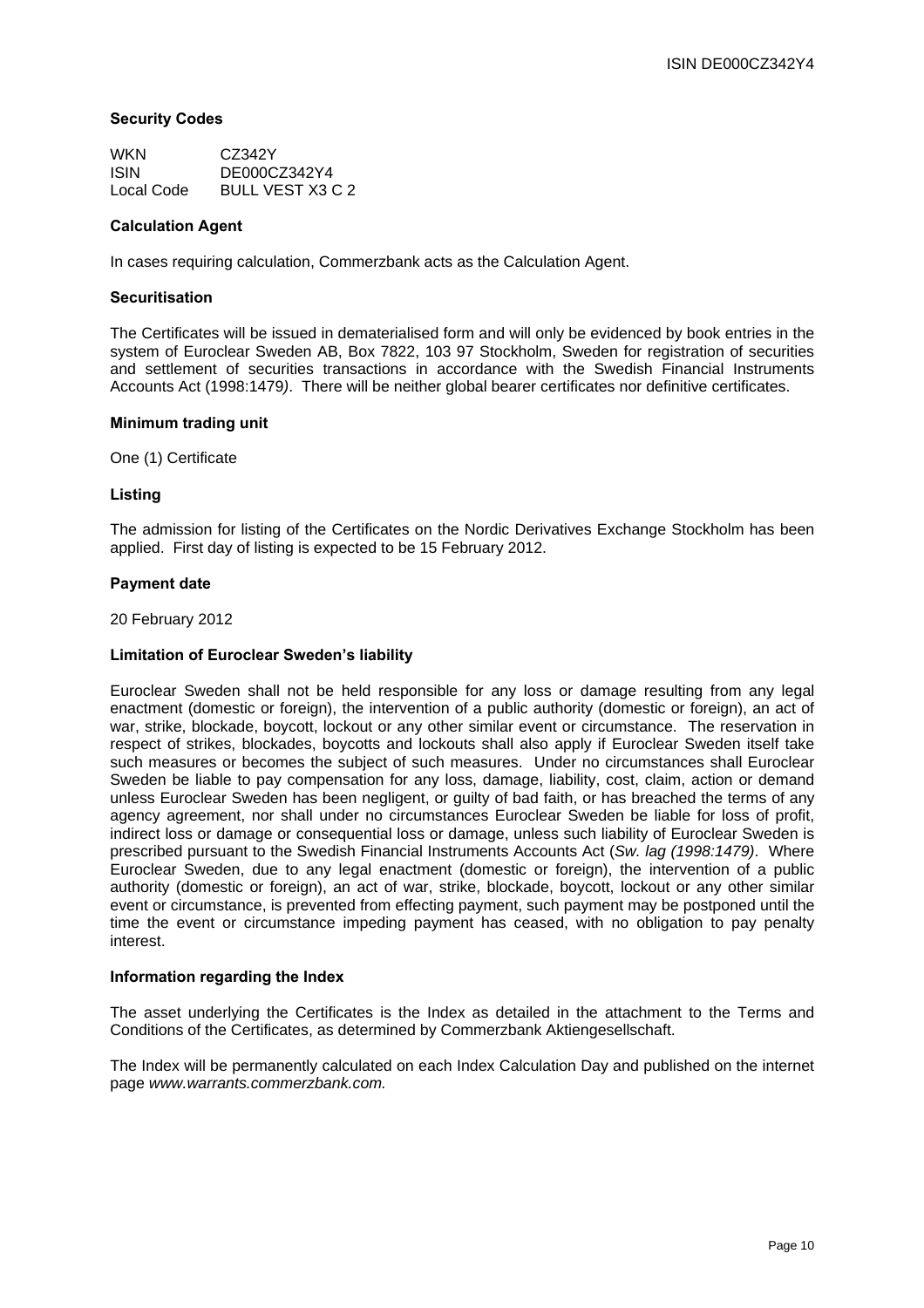## **Taxation**

All present and future taxes, fees or other duties in connection with the Certificates shall be borne and paid by the Certificateholders. The Issuer is entitled to withhold from payments to be made under the Certificates any taxes, fees and/or duties payable by the Certificateholder in accordance with the previous sentence.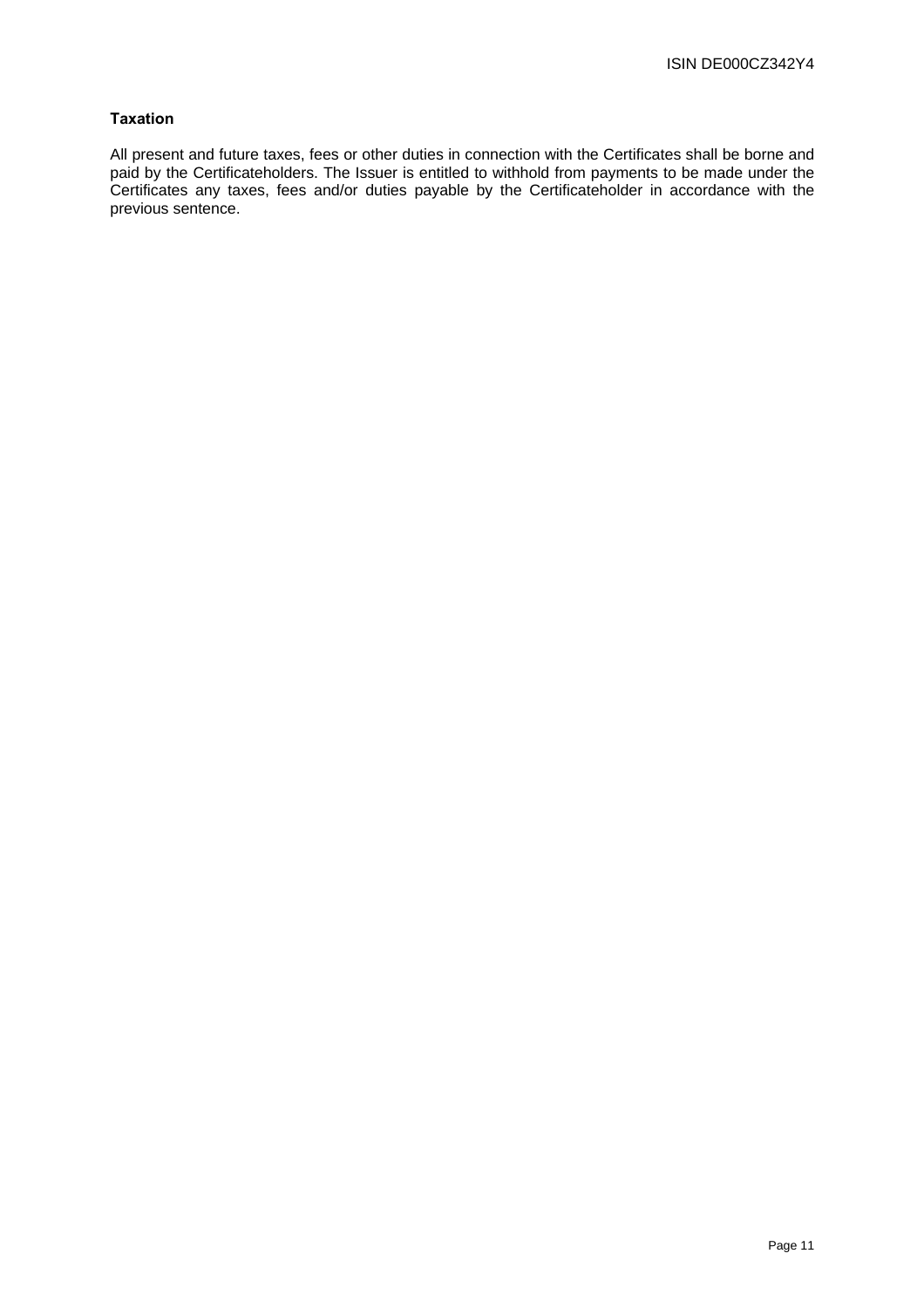## **TERMS AND CONDITIONS OF THE CERTIFICATES**

#### **§ 1 FORM**

- 1. The unlimited structured certificates (the "**Certificates**") issued by Commerzbank Aktiengesellschaft, Frankfurt am Main, Federal Republic of Germany (the "**Issuer**") will be in dematerialised form and will only be evidenced by book entries in the system of Euroclear Sweden AB, Box 7822, Regeringsgatan 65, 103 97 Stockholm ("**Euroclear Sweden**") for registration of securities and settlement of securities transactions (the "**Clearing System**") in accordance with Chapter 4 of the Swedish Financial Instruments Accounts Act (Sw. *lag (1998:1479)*. There will be neither global bearer securities nor definitive securities and no physical notes will be issued with respect to the Certificates.
- 2. Transfers of Certificates and other registration measures shall be made in accordance with the Swedish Financial Instruments Accounts Act (*1998:1479*) and the regulations, rules and operating procedures applicable to and/or issued by Euroclear Sweden (the "**Swedish CSD Rules**").
- 3. The term "**Certificateholder**" in these Terms and Conditions refers to any person that is registered on a Euroclear Sweden-account as holder of a Certificate or, where applicable, any other person acknowledged as the holder pursuant to the Swedish CSD Rules. For nominee registered Certificates the authorised nominee shall be considered to be the Certificateholder. The Issuer is entitled to receive from Euroclear Sweden, at its request, a transcript of the register for the Certificates in accordance with the Swedish CSD Rules.
- 4. The Issuer reserves the right to issue from time to time without the consent of the Certificateholders additional tranches of Certificates with substantially identical terms, so that the same shall be consolidated to form a single series and increase the total volume of the Certificates. The term "Certificates" shall, in the event of such consolidation, also comprise such additionally issued Certificates.

#### **§ 2 DEFINITIONS**

For the purposes of these Terms and Conditions, the following definitions shall apply (subject to an adiustment in accordance with § 6):

"**DKK**" means Danish Kroner

- "**Index**" means the BULL VWS X3 C index 2012 relating to the Vestas Wind Systems A/S share . The share underlying the Index shall hereinafter be referred to as the "**Share**". The Index concept is detailed in the index description which is attached to these Terms and Conditions (the "**Index Description**").
- "**Index Calculation Day**" means any day on which the level of the Index is usually determined and published by the Index Calculation Agent.
- "**Index Calculation Agent**" and "**Index Sponsor**", respectively, mean Commerzbank Aktiengesellschaft.
- "**Market Disruption Event**" means (i) a suspension or limitation of trading in the Share on the stock exchange or the trading system the prices of which are used for determining the Index, or (ii) the non-determination of the Copenhagen Interbank Offered Rate (Tomorrow/Next) (CIBOR T/N), provided that any such suspension or limitation or non-determination is material. The decision whether a suspension or limitation is material will be made by the Issuer in its reasonable discretion (*billiges Ermessen*) (§ 315 German Civil Code (*BGB*)) for the evaluation of the Certificates and the fulfilment of its obligations under the Certificates. The existence of a Market Disruption Event shall be announced in accordance with § 11.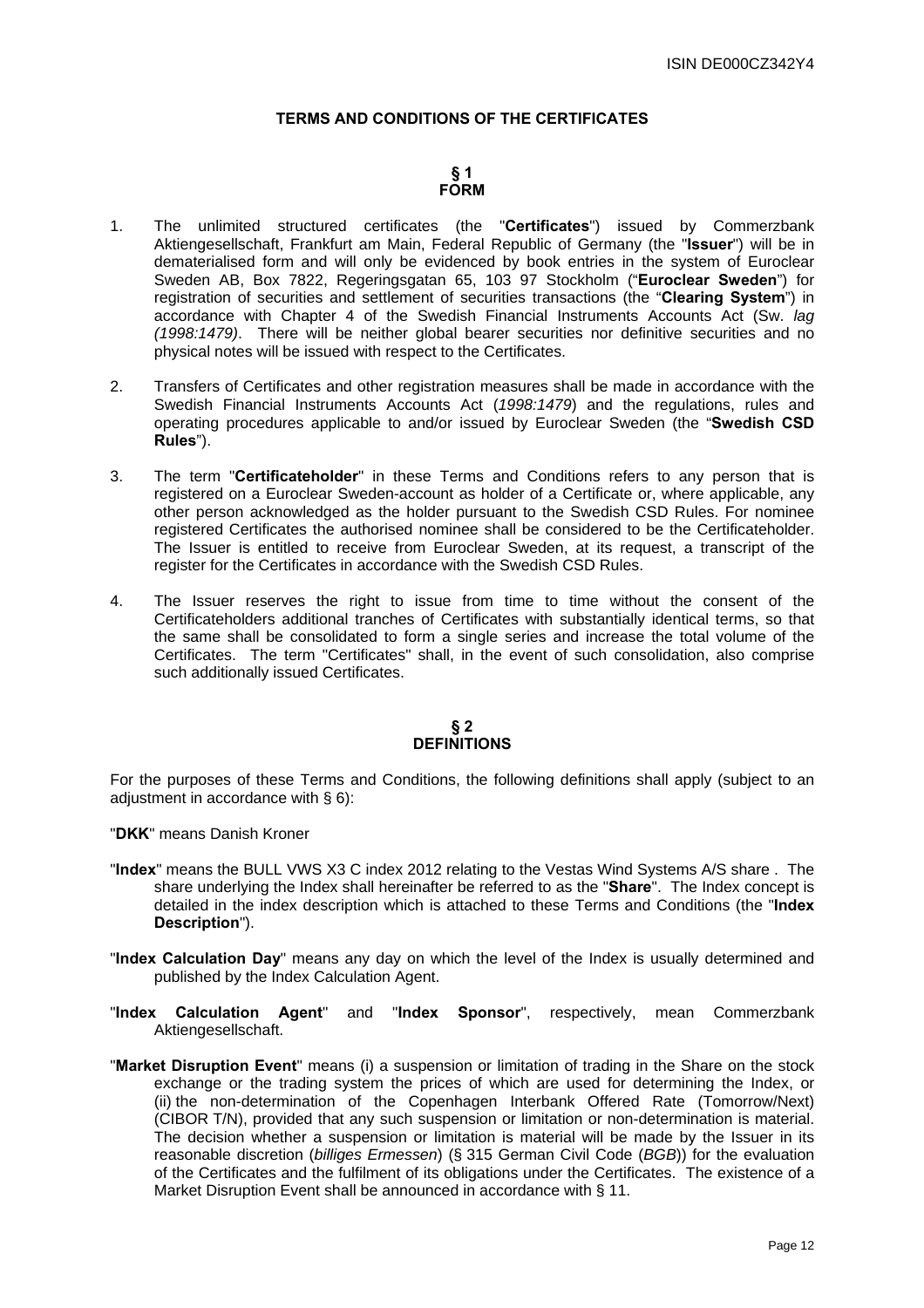A limitation regarding the office hours or the number of days of trading will not constitute a Market Disruption Event if it results from an announced change in the regular business hours of the respective exchange. A limitation on trading imposed during the course of a day by reason of movements in price exceeding permitted limits shall only be deemed to be a Market Disruption Event in the case that such limitation is still prevailing at the time of termination of the trading hours on such date.

"**Maturity Date**" means the tenth Payment Business Day following the relevant Redemption Date.

"**Multiplier**" shall be 1.0.

- "**Payment Business Day** means a day (other than a Saturday or Sunday) on which commercial banks and foreign exchange markets in Stockholm and Frankfurt am Main and the Clearing System settle payments in SEK.
- "**Reference Price**" means the closing level of the Index determined and published by the Index Sponsor on an Index Calculation Day (Official Index Closing Level).
- "**Relevant Conversion Rate**" means a price of DKK 1.00 in SEK, as actually traded on the *International Interbank Spot Market* on the relevant Valuation Date at or about the time the Reference Price is published.

"**SEK**" means Swedish Kronor.

"**Valuation Date**" means the relevant Redemption Date.

 If on the Valuation Date a Market Disruption Event with respect to the Index occurs, the Valuation Date shall be postponed to the next following Index Calculation Day on which a Market Disruption Event with respect to the Index does not occur.

 If, according to the before-mentioned, the Valuation Date is postponed to the seventh Index Calculation Day prior to the Maturity Date and if also on such day a Market Disruption Event with respect to the Index occurs, then the Issuer shall estimate the Reference Price in its reasonable discretion *(billiges Ermessen*) (§ 315 German Civil Code (*BGB*)), and in consideration of the prevailing market conditions on such day and make a notification thereof in accordance with § 11.

## **§ 3 MATURITY**

- 1. Subject to provision of § 4, each Certificateholder has the right to request from the Issuer, with effect as of a Redemption Date and in accordance with the following paragraphs, payment of the Redemption Amount on the Maturity Date.
- 2. Each Certificate is redeemed at the Redemption Amount.

The "**Redemption Amount**" shall be an amount per Certificate (commercially rounded, if necessary, up or down to the nearest SEK 0.01) equal to the product of the Reference Price of the Index on the respective Valuation Date converted into SEK and the Multiplier.

The conversion into SEK shall be made at the Relevant Conversion Rate.

 For the purposes of calculations made in connection with these Terms and Conditions, one point of the Index level shall be equal to DKK 1.00.

3. In order to validly call the Certificates for redemption with respect to a Redemption Date the Certificateholder is obliged to instruct the account holding bank to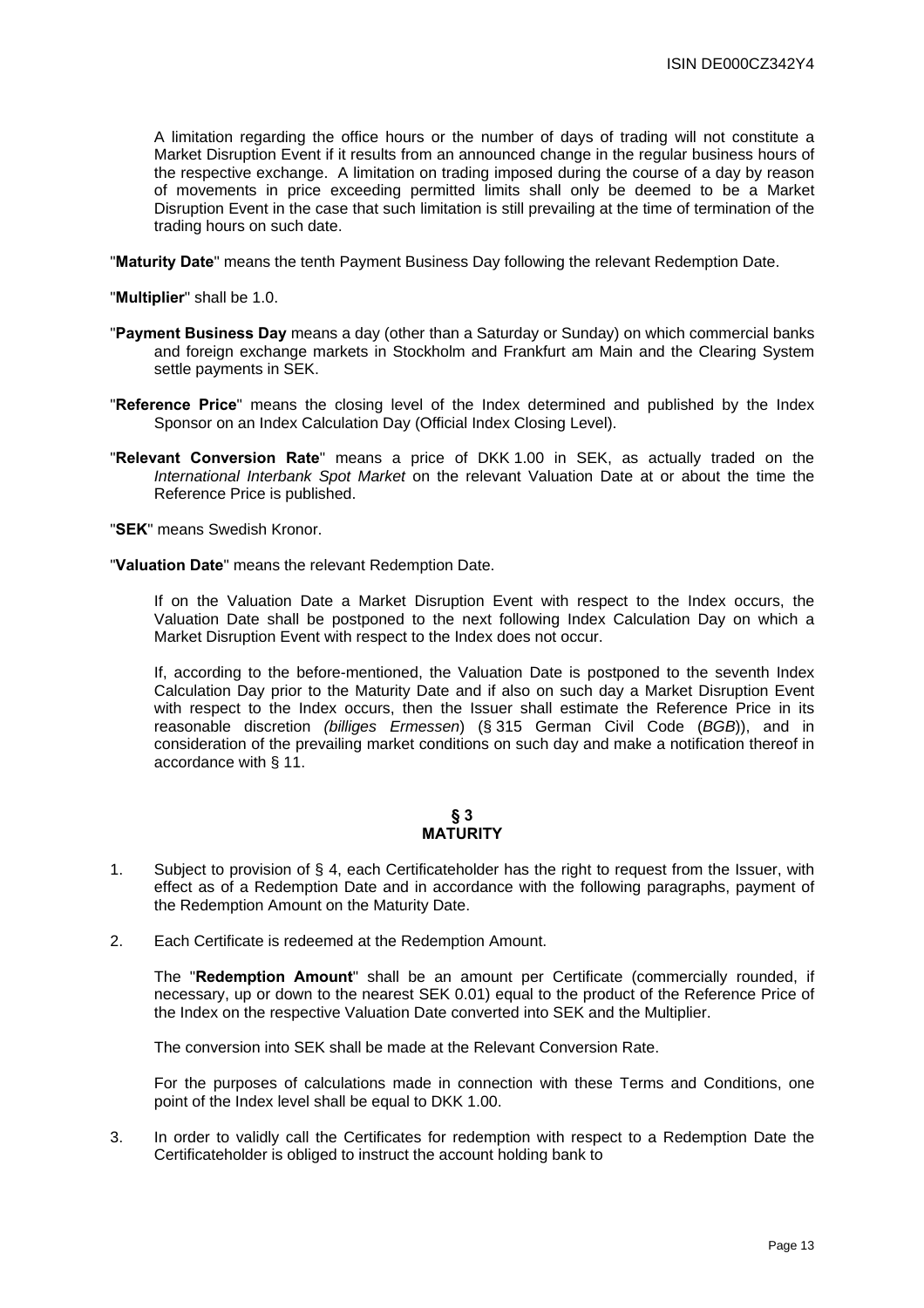- (a) deliver a written redemption notice (the "**Redemption Notice**") via the acount holding bank to the Paying Agent in the form available at the Paying Agent or by providing all information and statements requested therein;
- (b) deliver the Certificates via the acount holding bank by crediting the Certificates to the account of the Paying Agent with the Clearing System.

After the end of the tenth Payment Business Day prior to the relevant Redemption Date (i) the Redemption Notice has to be received by the Paying Agent and (ii) the Certificates has to be booked at the account of the Paying Agent with the Clearing System.

 The Redemption Notice shall be binding and irrevocable. A Redemption Notice submitted with regard to a specific Redemption Date shall be void if the above-mentioned provisions are not fulfilled. Any Redemption Notices that are deemed void in accordance with the preceding sentence shall not be treated as Redemption Notices relating to a later Redemption Date. If the number of Certificates stated in the Redemption Notice, for which redemption is requested, differs from the number of Certificates transferred to the Paying Agent, the Redemption Notice shall be deemed submitted only with regard to the smaller number of Certificates. Any excess Certificates shall be re-transferred for the cost and the risk of the Certificateholder to the account holding bank

 "**Redemption Date**" means – subject to paragraph 3 – any last Payment Business Day in the months of March, June, September and December of each year commencing as of March 2012.

4. Following the valid submission of Certificates for redemption, the Issuer shall ensure that the Redemption Amount is made available to the Paying Agent, which shall in turn transfer such amount to an account of the account-holding bank for forwarding on to the Certificateholders.

 Upon transfer of the Redemption Amount to an account of the account-holding bank for forwarding on to the Certificateholders, all rights in connection with the redeemed Certificates shall expire.

## **§ 4 ORDINARY TERMINATION BY THE ISSUER; REPURCHASE**

- 1. The Issuer shall be entitled, in each with effect to the last Payment Business Date of each month, for the first time with effect as of March 2012 (each an "**Ordinary Termination Date**"), to ordinarily terminate the Certificates in whole but not in part (the "**Ordinary Termination**").
- 2. Any such Ordinary Termination must be announced at least 28 days prior to the Ordinary Termination Date in accordance with § 11. Such announcement shall be irrevocable and must state the Ordinary Termination Date.
- 3. In the case of an Ordinary Termination each Certificateholder shall receive a payment per Certificate as determined in accordance with the provisions of § 3 paragraph 2 and paragraph 4; in this regard, the Ordinary Termination Date shall in all respects supersede the Redemption Date.
- 4. The right of the Certificateholders to request redemption of the Certificates with effect as of the Redemption Dates preceding the relevant Ordinary Termination Date shall not be affected by such Ordinary Termination by the Issuer in accordance with this § 4.
- 5. The Issuer may at any time purchase Certificates in the market or otherwise. Certificates repurchased by or on behalf of the Issuer may be held by the Issuer, re-issued or resold.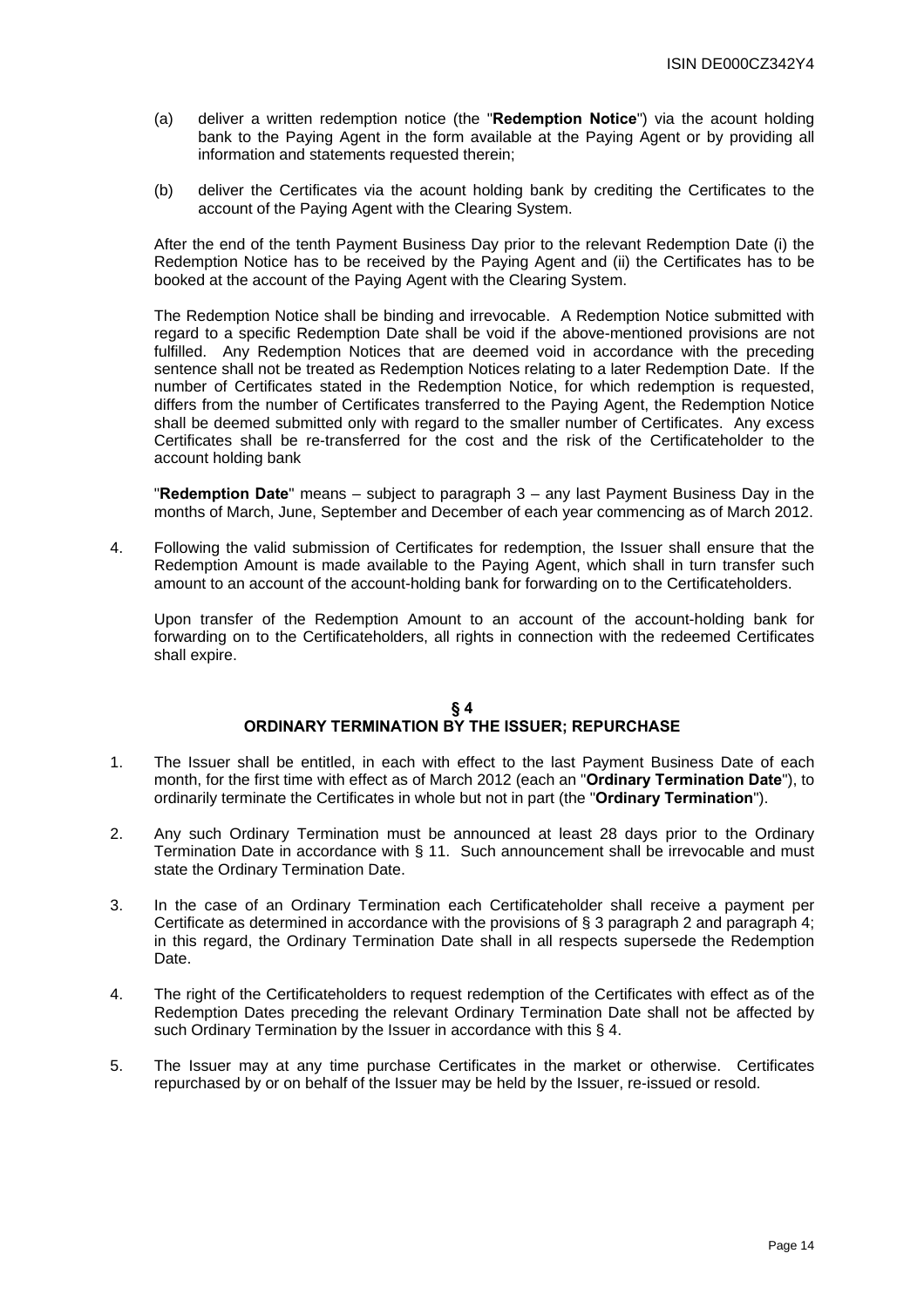## **§ 5 PAYMENTS**

- 1. All amounts payable pursuant to these Terms and Conditions shall be made to the Paying Agent, subject to the provision that the Paying Agent transfers such amounts to the Clearing System on the dates stated in these Terms and Conditions so that they may be credited to the accounts of the relevant custodian banks and then forwarded on to the Certificateholders.
- 2. If any payment with respect to a Certificate is to be effected on a day other than a Payment Business Day, payment shall be effected on the next following Payment Business Day. In this case, the relevant Certificateholder shall neither be entitled to any payment claim nor to any interest claim or other compensation with respect to such delay.
- 3. All payments are subject in all cases to any applicable fiscal or other laws, regulations and directives.

#### **§ 6 ADJUSTMENTS; EXTRAORDINARY TERMINATION RIGHT OF THE ISSUER**

- 1. The Issuer is entitled to appoint in its reasonable discretion *(billiges Ermessen*) (§ 315 German Civil Code (*BGB*)) another person, company or institution as the new Index Calculation Agent (the "**Successor Index Calculation Agent**"). Such appointment shall be notified pursuant to § 11. The Redemption Amount will be determined on the basis of the Index being calculated and published by the Successor Index Calculation Agent and any reference made to the Index Calculation Agent in these Terms and Conditions shall, if the context so admits, then refers to the Successor Index Calculation Agent.
- 2. If the Index is cancelled or replaced, the Issuer will determine in its reasonable discretion *(billiges Ermessen*) (§ 315 German Civil Code (*BGB*)) another index on the basis of which the Redemption Amount will be determined (the "**Successor Index**"). The respective Successor Index as well as the time of its first application will be notified pursuant to  $\frac{1}{2}$  11. Any reference made to the Index in these Terms and Conditions shall, if the context so admits then refers to the Successor Index. All related definitions shall be deemed to be amended accordingly. Furthermore, the Issuer will make all necessary adjustments to the Terms and Conditions resulting from a substitution of the Index.
- 3. In the case that the occurrence of an Adjustment Event with respect to the Share contained in the Index has a material effect on the price of the Index, the Issuer shall be entitled to make adjustments to these Terms and Conditions in its reasonable discretion (§ 315 German Civil Code (*BGB*)) and give notification pursuant to § 11. Such adjustments shall become effective on the date on which the occurrence of the Adjustment Event with respect to the Share has its effect on the price of the Index.

## "**Adjustment Event**" means:

- a) the substitution of the Index by a Successor Index pursuant to paragraph 2;
- b) any of the following actions taken by the company issuing the Share (the "**Company**"): capital increases through issuance of new shares against capital contribution and issuance of subscription rights to the shareholders, capital increases out of the Company's reserves, issuance of securities with option or conversion rights related to the Share, distributions of ordinary dividends, distributions of extraordinary dividends, stock splits or any other split, consolidation or alteration of category;
- c) a spin-off of a part of the Company in such a way that a new independent entity is formed, or that the spun-off part of the Company is absorbed by another entity;
- d) the adjustment of option or futures contracts relating to the Share on the Futures Exchange or the announcement of such adjustment;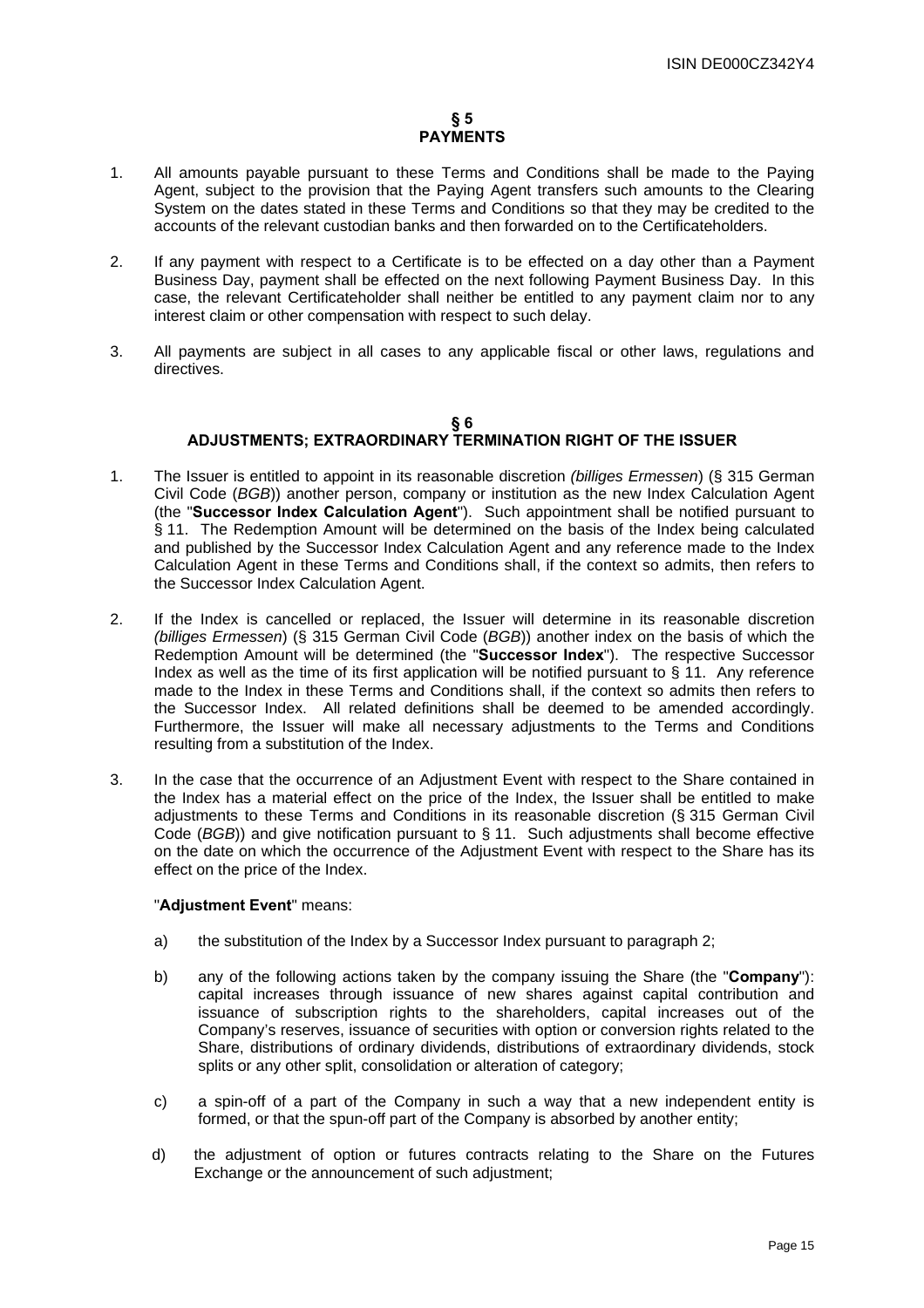- e) a takeover-bid, i.e. an offer to take over or to swap or any other offer or any other act of an individual person or a legal entity that results in the individual person or legal entity buying, or otherwise acquiring or obtaining a right to buy more than 10% of the outstanding shares of the Company as a consequence of a conversion or otherwise, as determined by the Issuer based on notifications to the competent authorities or on other information determined as relevant by the Issuer;
- f) the termination of trading in, or early settlement of, option or futures contracts relating to the Share on the Futures Exchange or the announcement of such termination or early settlement;
- g) the becoming known of the intention of the Company or of the exchange on which the respective Share is traded (provided that the quotations of the prices of the Share on such exchange are taken for the calculation of the Index) (the "**Relevant Exchange**") to terminate the listing of the Share on the Relevant Exchange due to a merger by absorption or by creation, a change of legal form into a company without shares or any other reason or the termination of the listing of the Share at the Relevant Exchange or the announcement of the Relevant Exchange that the listing of the Share at the Relevant Exchange will terminate immediately or at a later date and that the Share will not be admitted, traded or listed at any other exchange which is comparable to the Relevant Exchange (including the exchange segment, if applicable) immediately following the termination of the listing;
- h) the Issuer and/or its affiliates (§ 15 German Stock Corporation Act (*AktG*)) are, even following economically reasonable efforts, not in the position (i) to enter, re-enter, replace, maintain, liquidate, acquire or dispose of any transactions or investments that the Issuer considers necessary to hedge its risks resulting from the assumption and performance of its obligations under the Certificates or (ii) to realize, regain or transfer the proceeds resulting from such transactions or investments;
- i) a procedure is introduced or ongoing pursuant to which all shares or the substantial assets of the Company are or are liable to be nationalized or expropriated or otherwise transferred to public agencies, authorities or organizations;
- j) the application for insolvency proceedings or for comparable proceedings with regard to the assets of the Company according to the applicable law of such company; or
- k) any other event being economically comparable to the afore-mentioned events with regard to their effects.

"**Futures Exchange**" refers to the exchange with the largest trading volume in futures and options contracts in relation to the Share. If no futures or options contracts in relation to the Share are traded on any exchange, the Futures Exchange shall be the exchange with the largest trading volume in futures and options contracts in relation to shares of companies whose registered office is in the same country as the registered office of the Company. If there is no futures and options exchange in the country in which the Company has its registered office on which futures and options contracts in relation to the Share are traded, the Issuer shall determine the Futures Exchange in its reasonable discretion *(billiges Ermessen*) (§ 315 German Civil Code (*BGB*)) and shall announce its choice in accordance with § 11.

4. If (i) in the case of paragraph 1 in the reasonable discretion of the Issuer *(billiges Ermessen*) (§ 315 German Civil Code (*BGB*)) the Successor Index Calculation Agent is not qualified or (ii) the determination of a Successor Index in accordance with paragraph 2 is not possible or is unreasonable (*unzumutbar*) or (iii) if the Successor Index Calculation Agent materially modifies the calculation method of the Index with effect on or after the first issue date of the Certificates, or materially modifies the Index in any other way (except for modifications which are contemplated in the calculation method of the Index relating to a change with respect to the Index components, the market capitalisation or with respect to any other routine measures), then the Issuer is entitled to (a) continue the calculation and publication of the Index on the basis of the former concept of the Index and its last determined level or (b) terminate the Certificates extraordinarily with respect to an Index Calculation Day (the "**Extraordinary**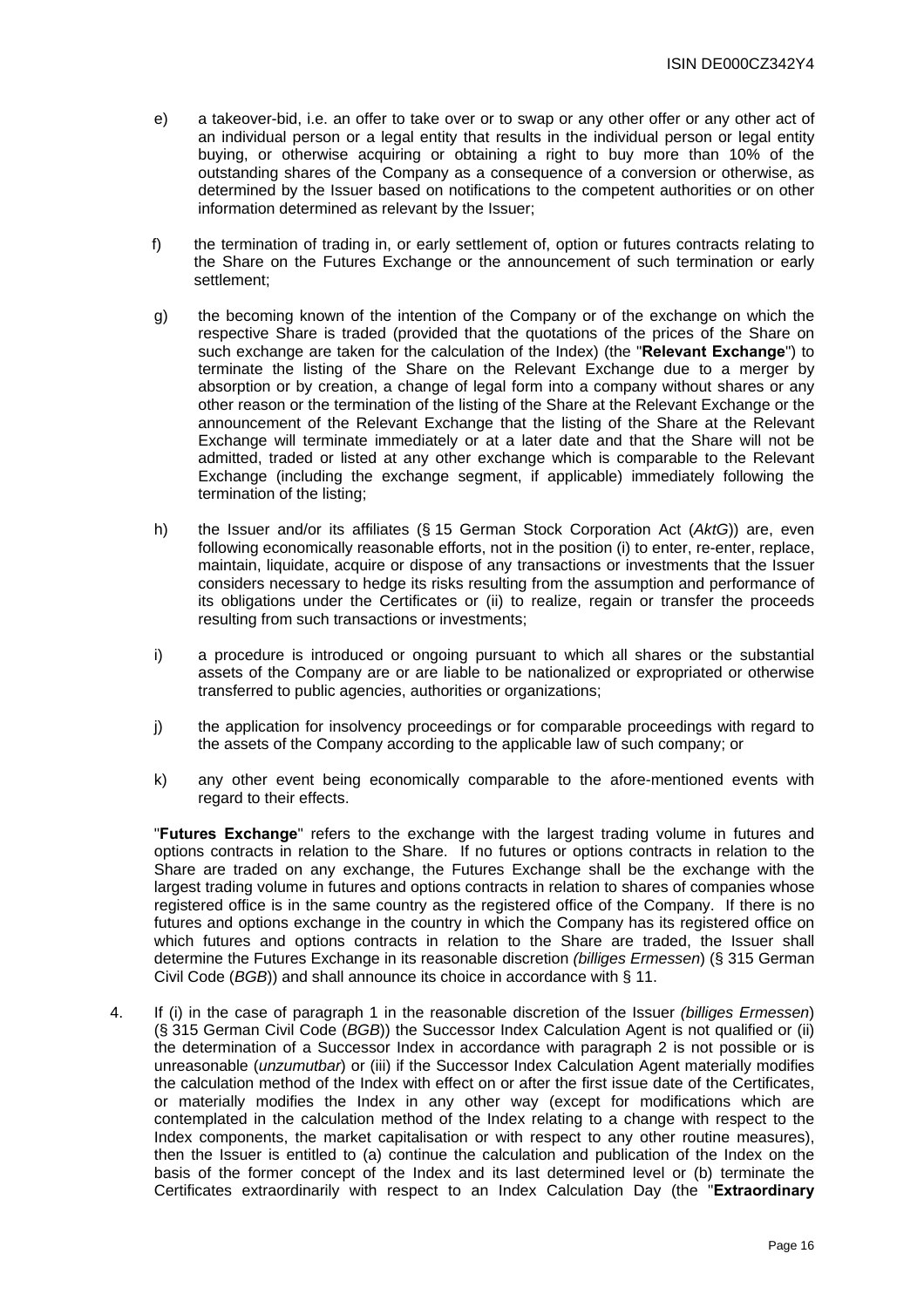**Termination Date**") with a prior notice of seven Payment Business Days in accordance with § 11. Any termination in part shall be excluded.

5. In the case of a termination of the Certificates pursuant to paragraph 4 the Certificates shall be redeemed on the Extraordinary Termination Date at the extraordinary termination amount (the "**Extraordinary Termination Amount**") which shall be calculated by the Issuer in its reasonable discretion *(billiges Ermessen*) (§ 315 German Civil Code (*BGB*) by taking into account applicable market conditions and any proceeds realised by the Issuer in connection with transactions concluded by it in its reasonable discretion *(billiges Ermessen*) (§ 315 German Civil Code (*BGB*)) for hedging measures in relation to the assumption and fulfilment of its obligations under the Certificates (the "**Hedging Transactions**"). Expenses for transactions that were required for winding up the Hedging Transactions will be taken into account as deductible items.

The Issuer shall pay the Extraordinary Termination Amount to the Certificateholders not later than the tenth Payment Business Day following the Extraordinary Termination Date to the Clearing System for crediting the accounts of the depositors of the Certificates with the Clearing System. The rights in connection with the Certificates shall expire upon the payment of the Extraordinary Termination Amount to the Clearing System.

## **§ 7 TAXES**

All present and future taxes, fees or other duties in connection with the Certificates shall be borne and paid by the Certificateholders. The Issuer is entitled to withhold from payments to be made under the Certificates any taxes, fees and/or duties payable by the Certificateholder in accordance with the previous sentence.

## **§ 8 STATUS**

The obligations under the Certificates constitute direct, unconditional and unsecured obligations of the Issuer and rank at least *pari passu* with all other unsecured and unsubordinated obligations of the Issuer (save for such exceptions as may exist from time to time under applicable law).

## **§ 9 PAYING AGENT**

- 1. Skandinaviska Enskilda Banken AB (publ), a banking institution incorporated under the laws of Sweden, whose corporate seat and registered office is at Kungsträdgårdsgatan 8, SE-106 40 Stockholm, Sweden, acting through its division SEB Merchant Banking, Securities Services, shall be the paying agent (the "**Paying Agent**").
- 2. The Issuer shall be entitled at any time to appoint another bank of international standing as Paying Agent. Such appointment and the effective date shall be notified in accordance with § 11.
- 3. The Paying Agent is hereby granted exemption from the restrictions of § 181 German Civil Code (*BGB*) and any similar restrictions of the applicable laws of any other country.

## **§ 10 SUBSTITUTION OF THE ISSUER**

1. Any other company may assume at any time during the life of the Certificates, subject to paragraph 2, without the Certificateholders' consent all the obligations of the Issuer under these Terms and Conditions. Any such substitution and the effective date shall be notified by the Issuer in accordance with § 11.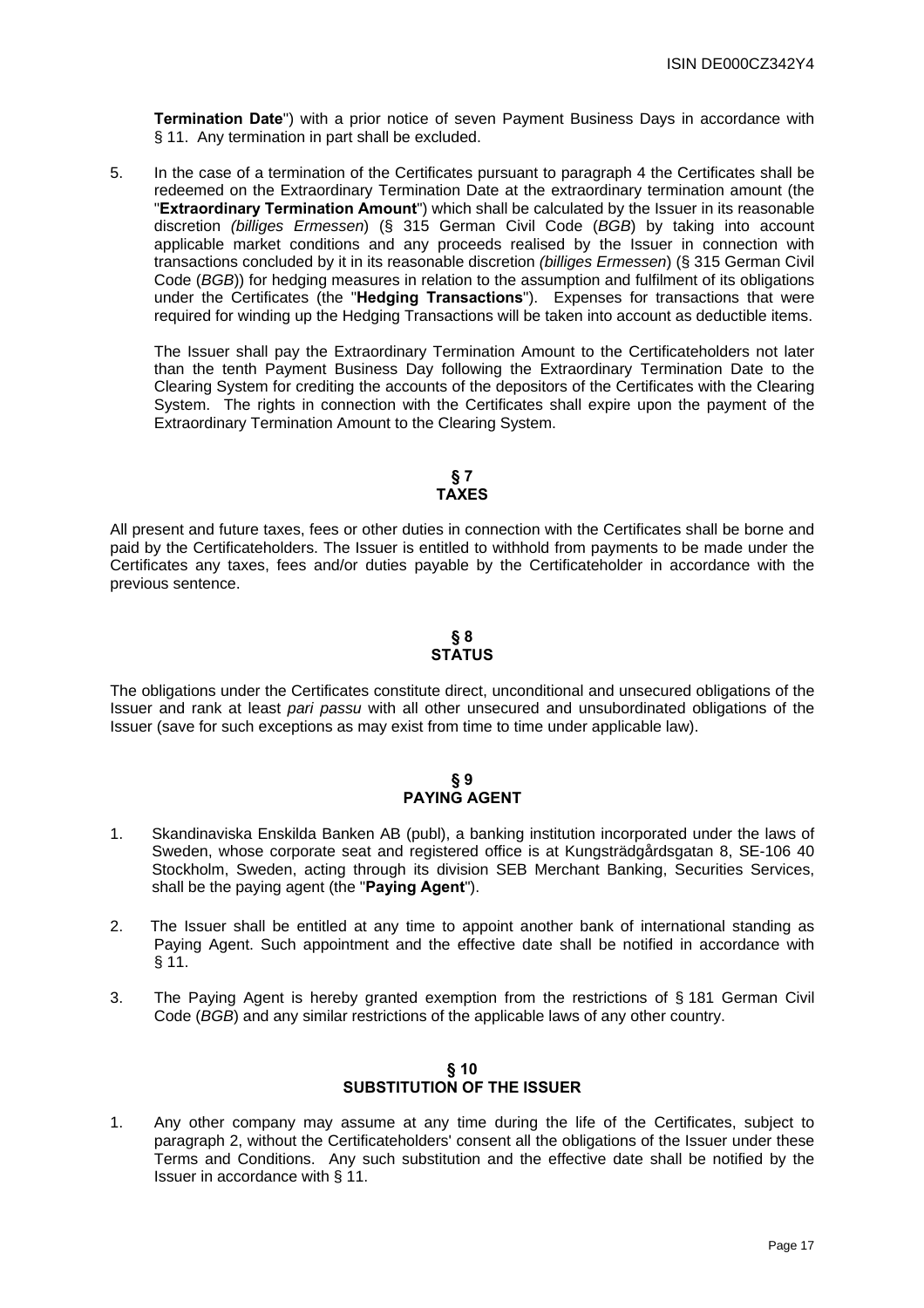Upon any such substitution, such substitute company (hereinafter called the "**New Issuer**") shall succeed to, and be substituted for, and may exercise every right and power of, the Issuer under these Terms and Conditions with the same effect as if the New Issuer had been named as the Issuer herein; the Issuer (and, in the case of a repeated application of this § 10, each previous New Issuer) shall be released from its obligations hereunder and from its liability as obligor under the Certificates.

 In the event of such substitution, any reference in these Terms and Conditions to the Issuer shall from then on be deemed to refer to the New Issuer.

- 2. No such assumption shall be permitted unless
	- a) the New Issuer has agreed to assume all obligations of the Issuer under the Certificates pursuant to these Terms and Conditions;
	- b) the New Issuer has agreed to indemnify and hold harmless each Certificateholder against any tax, duty, assessment or governmental charge imposed on such Certificateholder in respect of such substitution;
	- c) the Issuer (in this capacity referred to as the "**Guarantor**") has unconditionally and irrevocably guaranteed to the Certificateholders compliance by the New Issuer with all obligations under the Certificates pursuant to these Terms and Conditions;
	- d) the New Issuer and the Guarantor have obtained all governmental authorisations, approvals, consents and permissions necessary in the jurisdictions in which the Guarantor and/or the New Issuer are domiciled or the country under the laws of which they are organised;
	- (e) Euroclear Sweden has given its consent to the substitution (which consent shall not be unreasonably withheld or delayed).
- 3. Upon any substitution of the Issuer for a New Issuer, this § 10 shall apply again.

## **§ 11 NOTICES**

Notices relating to the Certificates shall be published in the electronic version of the Federal Gazette (*Bundesanzeiger*) and shall be deemed to be effective upon such publication unless such publication gives another effective date.

If the Certificates are offered to the public, notices relating to the Certificates shall in addition be published on the internet page *www.warrants.commerzbank.com* (or on another internet page notified at least six weeks in advance by the Issuer in accordance with this § 11). If applicable law or regulations of the stock exchange on which the Certificates are listed require a notification in another manner, notices shall also be given in the manner so required.

## **§ 12 LIMITATION OF LIABILITY**

The Issuer shall be held responsible for acting or failing to act in connection with the Certificates only if, and insofar as, it either breaches material obligations under or in connection with the Terms and Conditions negligently or wilfully or breaches other obligations with gross negligence or wilfully. The same applies to the Paying Agent.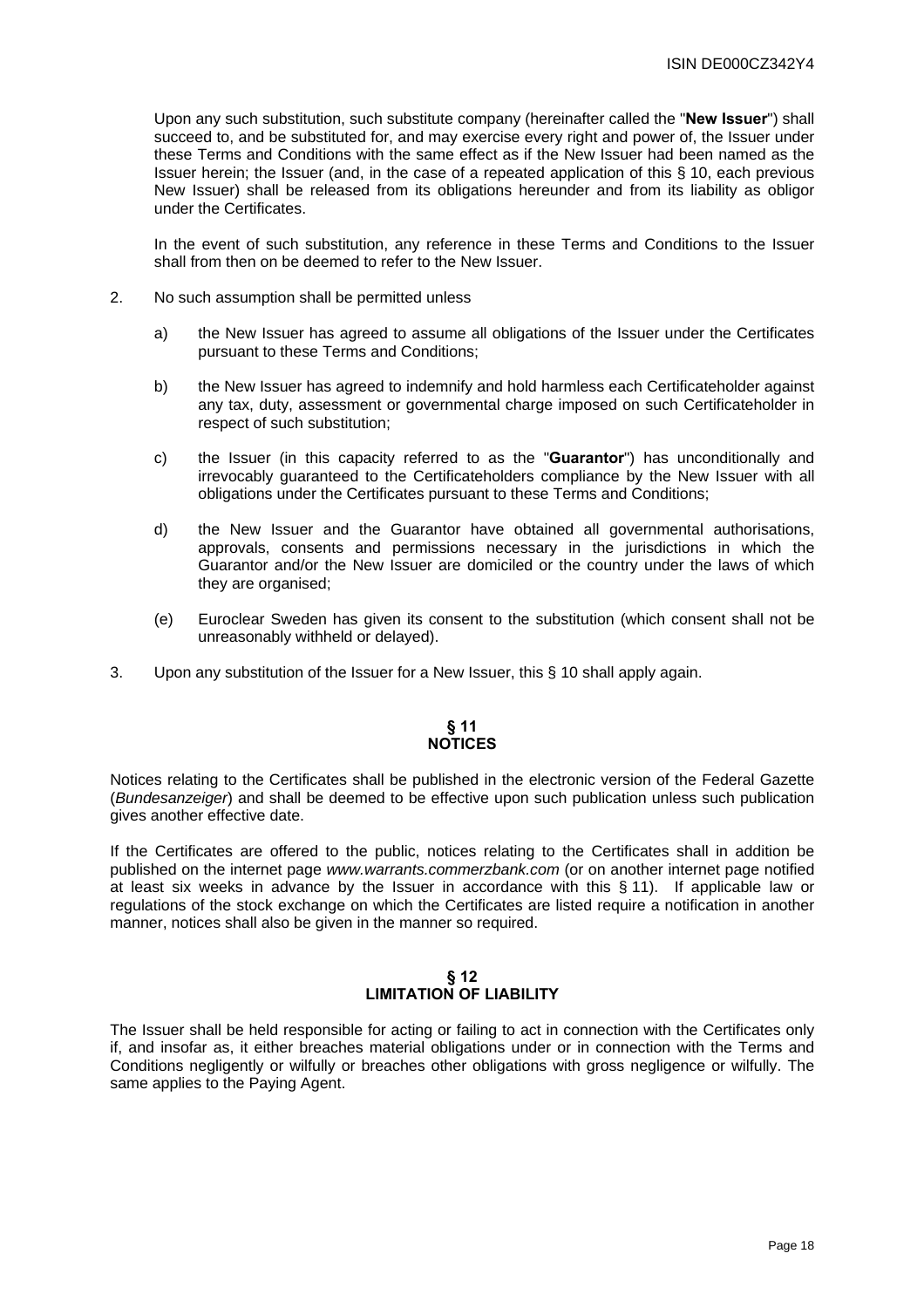## **§ 13 FINAL CLAUSES**

- 1. The Certificates and the rights and duties of the Certificateholders, the Issuer, the Paying Agent and the Guarantor (if any) shall in all respects be governed by the laws of the Federal Republic of Germany except for § 1 paragraph 1 to 3 of the Terms and Conditions which shall be governed by the laws of the Kingdom of Sweden.
- 2. In the event of manifest typing or calculation errors or similar manifest errors in the Terms and Conditions, the Issuer shall be entitled to declare rescission (Anfechtung) to the Certificateholders. The declaration of rescission shall be made without undue delay upon becoming aware of any such ground for rescission (*Anfechtungsgrund*) and in accordance with § 11. Following such rescission by the Issuer, the Certificateholders may instruct the account holding bank to submit a duly completed redemption notice to the Paying Agent, either by filling in the relevant form available from the Paying Agent or by otherwise stating all information and declarations required on the form (the "**Rescission Redemption Notice**"), and to request repayment of the Issue Price against transfer of the Certificates to the account of the Paying Agent with the Clearing System. The Issuer shall make available the Issue Price to the Paying Agent within 30 calendar days following receipt of the Rescission Redemption Notice and of the Certificates by the Paying Agent, whichever receipt is later, whereupon the Paying Agent shall transfer the Issue Price to the account specified in the Rescission Redemption Notice. Upon payment of the Issue Price all rights under the Certificates delivered shall expire.
- 3. The Issuer may combine the declaration of rescission pursuant to paragraph 2 with an offer to continue the Certificates on the basis of corrected Terms and Conditions. Such an offer and the corrected provisions shall be notified to the Certificateholders together with the declaration of rescission in accordance with § 11. Any such offer shall be deemed to be accepted by a Certificateholder (and the rescission shall not take effect), unless the Certificateholder requests repayment of the Issue Price within four weeks following the date on which the offer has become effective in accordance with § 11 by delivery of a duly completed Rescission Redemption Notice via the account holding bank to the Paying Agent and by transfer of the Certificates to the account of the Paying Agent with the Clearing System pursuant to paragraph 2. The Issuer shall refer to this effect in the notification.
- 4. "**Issue Price**" within the meaning of paragraph 2 and 3 shall be deemed to be the higher of (i) the purchase price that was actually paid by the relevant Certificateholder (as declared and proved by evidence in the request for repayment by the relevant Certificateholder) and (ii) the weighted arithmetic average (as determined by the Issuer in its reasonable discretion (*billiges Ermessen)* (§ 315 German Civil Code (*BGB*)) of the traded prices of the Certificates on the Index Calculation Day preceding the declaration of rescission pursuant to paragraph 1. If a Market Disruption Event exists on the Index Calculation Day preceding the declaration of rescission pursuant to paragraph 1, the last Index Calculation Day preceding the declaration of rescission pursuant to paragraph 1 on which no Market Disruption Event existed shall be decisive for the ascertainment of price pursuant to the preceding sentence.
- 5. Contradictory or incomplete provisions in the Terms and Conditions may be corrected or amended, as the case may be, by the Issuer in its reasonable discretion (*billiges Ermessen*, § 315 German Civil Code (BGB)). The Issuer, however, shall only be entitled to make such corrections or amendments which are reasonably acceptable to the Certificateholders having regard to the interests of the Issuer and in particular which do not materially adversely affect the legal or financial situation of the Certificateholders. Notice of any such correction or amendment shall be given to the Certificateholders in accordance with § 11.
- 6. If the Certificateholder was aware of typing or calculation errors or similar errors at the time of the acquisition of the Certificates, then, notwithstanding paragraphs 2 to 5, the Certificateholders can be bound by the Issuer to the corrected Terms and Conditions.
- 7. Should any provision of these Terms and Conditions be or become void in whole or in part, the other provisions shall remain in force. The void provision shall be replaced by a valid provision that reflects the economic intent of the void provision as closely as possible in legal terms. In those cases, however, the Issuer may also take the steps described in paragraphs 2 to 5 above.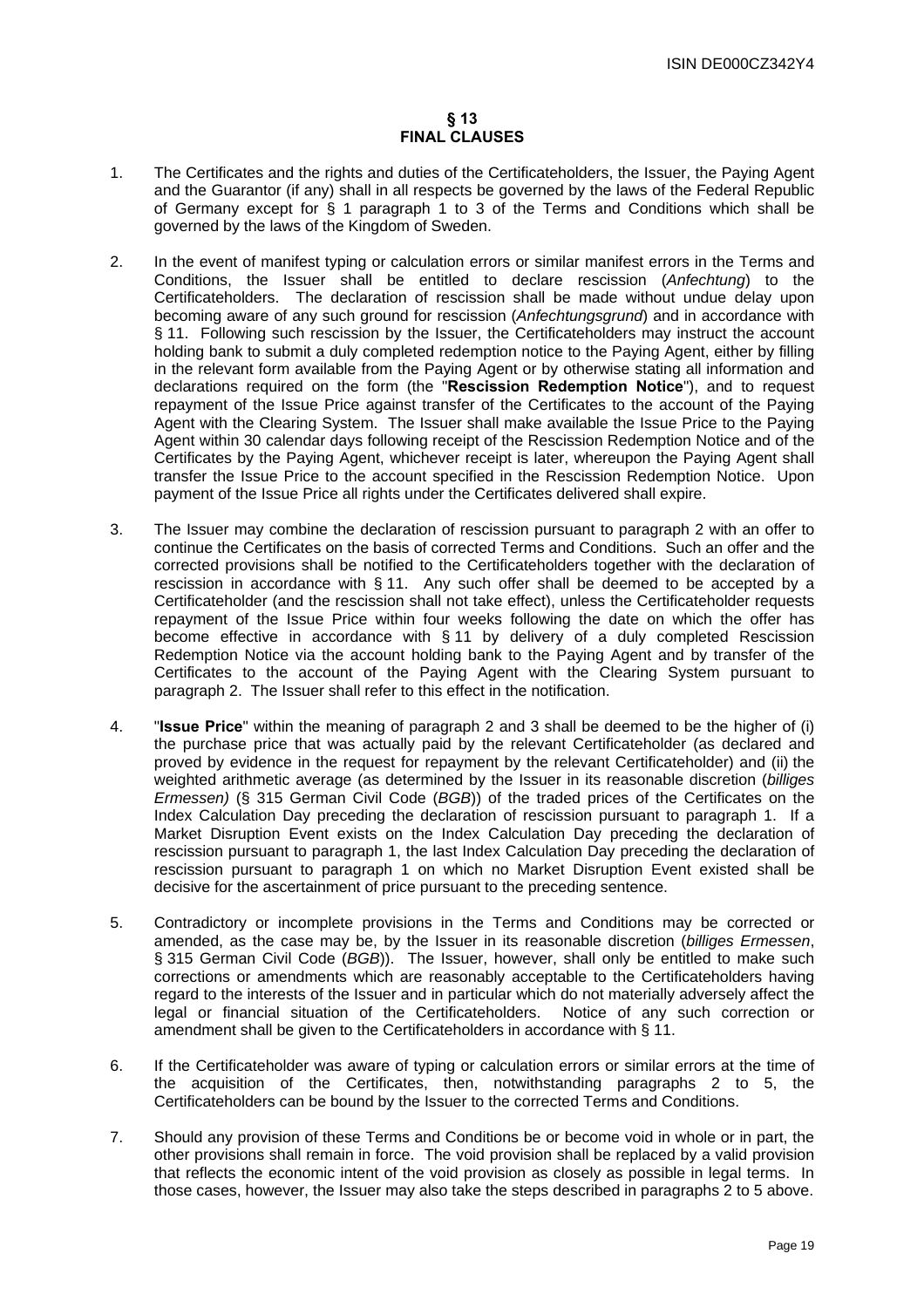- 8. Place of performance is Frankfurt am Main.
- 9. Place of jurisdiction for all disputes and other proceedings in connection with the Certificates for merchants, entities of public law, special funds under public law and entities without a place of general jurisdiction in the Federal Republic of Germany is Frankfurt am Main. In such a case, the place of jurisdiction in Frankfurt am Main shall be an exclusive place of jurisdiction.
- 10. The English version of these Terms and Conditions shall be binding. Any translation is for convenience only.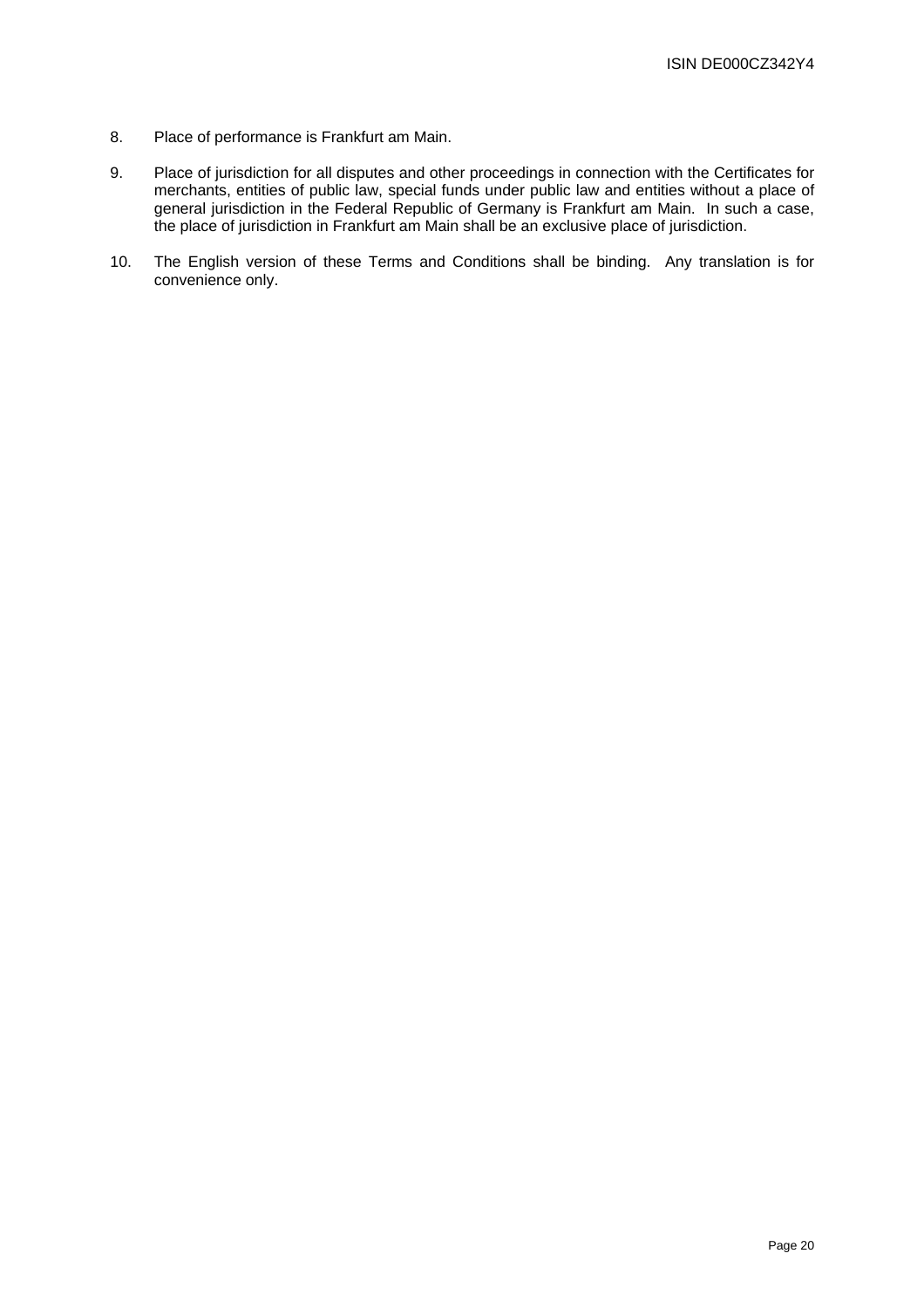## **Attachment to the Terms and Conditions of the Certificates**

## **BULL VWS X3 C INDEX 2012 RELATING TO THE VESTAS WIND SYSTEMS A/S SHARE**

## **1. Index Concept**

The BULL VWS X3 C INDEX 2012 relating to the Vestas Wind Systems A/S share is a strategy index that participate in the movements of the share and that is composed of a leverage and a financing component.

The leverage component reflects the triple purchase of the share (long position) in the index. This means that a rise in the share price will result in a three-fold increase in percentage terms in the leverage component on a daily basis and vice versa. This leverage effect will have a disproportionately high effect on the Index, both in the case of positive as well as negative share movements.

The financing component results from the costs for borrowing money at an one-day rate (CIBOR T/N), increased by a per annum rate (ICS) that takes into account the actual financing costs of the Index Calculation Agent, plus the Index Fees. Since the financing component is always negative, it will reduce the value of the Index on each Index Calculation Date.

The Index will be continually updated during the share's trading hours on the Relevant Exchange by the Index Calculation Agent; this means that the Index will be re-calculated upon each change in the share price. The Index Calculation Agent will charge an annual Index Fee of 0.7% p.a., which will be deducted daily (based on a year comprising 360 days) during the calculation of the Index.

The described Index is not a recognised financial index, but rather a customised strategy index that is calculated by Commerzbank.

## **2. Index Definitions**

"**Share**" is the Vestas Wind Systems A/S share (ISIN DK0010268606)

"**Share Price**" shall be the average of the bid and offer price at any time during the trading hours on the Relevant Exchange.

"**Banking Day**" shall be a day on which the banks in Frankfurt am Main are open for general banking transactions.

"**CIBOR T/N**": stands for Copenhagen Interbank Offered Rate (Tomorrow/Next), the one-day interest rate for liquidity offered in the inter-bank market (in Denmark) on an uncollateralised basis. CIBOR Fixing is a simple average of the interest rates fixed every day at 10.30 a.m. by a number of individual banks (CIBOR offerrers).

The "**Dividend Correction Amount**" is determined by the Index Calculation Agent for the Ex-Dividend Day in its reasonable discretion (§ 315 German Civil Code (*BGB*)) in such a way that it corresponds to the dividend of the company that is virtually received by the Index Calculation Agent in accordance with the tax laws applicable to the Index Calculation Agent. If the dividend is expressed in a currency other than DKK, such dividend shall be converted at the bid rate (in DKK per foreign currency unit) quoted on the International Interbank Spot Market at the time the dividend is virtually received by the Index Calculation Agent.

"**Ex-Dividend Day**" is the Index Calculation Day on which a share is traded on an ex-dividend basis for the first time.

"**ICS**"**:** The ICS rate is to take account of the fact that the actual financing costs incurred by the Index Calculation Agent, which result from the long position of the Index strategy that is financed by way of borrowing, may exceed the borrowing costs at the CIBOR T/N rate.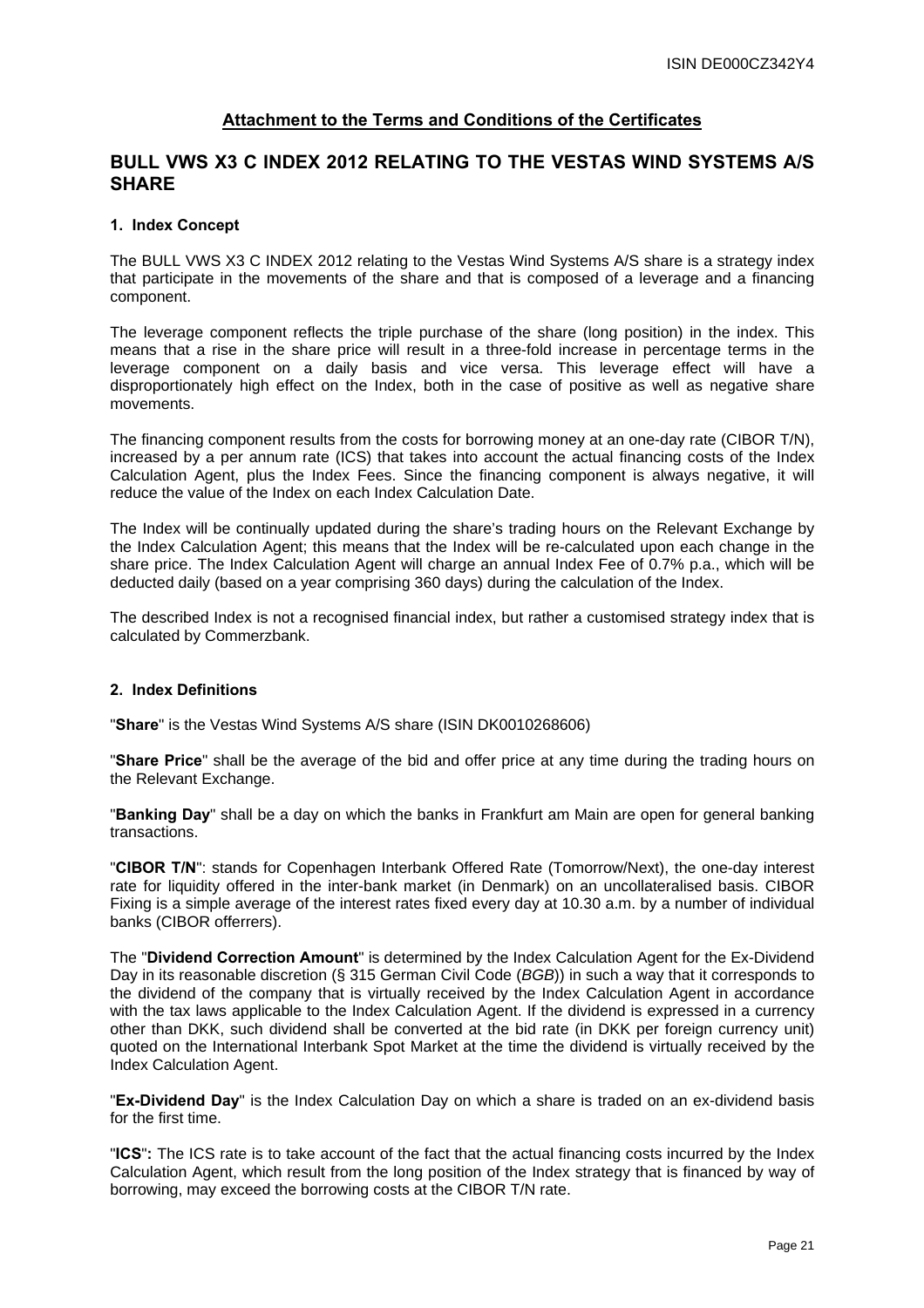The Index Calculation Agent is therefore entitled to adjust the ICS rate on each ICS Adjustment Date in its reasonable discretion (§ 315 German Civil Code (*BGB*)) in such a way that it takes the current market conditions into account and apply the adjusted rate from that time onwards. Any such adjustment shall be published as described in "4. Index Publication".

The initial ICS rate shall be 1% p.a. (on the basis of a year comprising 360 days).

The "**ICS Adjustment Date**" shall be the last Index Calculation Day in each month, starting from February 2012.

The "**Index Calculation Agent**" shall be Commerzbank AG.

The "**Index Calculation Day**" shall be any banking day on which prices can be determined for the share and on which a relevant CIBOR T/N rate has been determined.

The "**Index Commencement Date**" shall be 15 February 2012.

The "**Initial Index Level**" shall be 100 index points.

The "**Official Index Closing Level**" shall be determined by the Index Calculation Agent for each Index Calculation Day in accordance with the index calculation formula (see 3. Index Calculation) based on the closing price of the share determined on the Relevant Exchange and the fixing of the CIBOR T/N rate. If no closing price is determined for the share on an Index Calculation Day, the value of the Index as last calculated on that Index Calculation Day shall be used as the Official Index Closing Level.

The "**Relevant Exchange**" shall be the Copenhagen stock exchange (Nasdaq OMX Copenhagen).

## **3. Index Calculation**

The Index will initially be calculated on the Index Commencement Date. On the Index Commencement Date, the initial level of the Index will be 100 index points.

From the time at which the first price of the share is determined on the Index Commencement Date, the Index Calculation Agent shall calculate the level (price) of the Index on each Index Calculation Day. In that context, 1 index point corresponds to DKK 1.00. Calculation takes place on the basis of the following formula:

$$
Index_{t} = Index_{T} \times \left(3 \times \frac{Share_{t}}{Share_{T}} - 2\right) - Index_{T} \times \left(\frac{2 \times CIBOR_{T} + 2 \times ICS_{t} + IF}{360}\right) \times d
$$
  
LEVERAGECOMPONENT

If the Index Calculation Day t is an Ex-Dividend Day, the Index for that Index Calculation Day shall, in deviation from the above formula, be calculated as follows:

| Index <sub>r</sub> = Index <sub>r</sub> × $\left(3 \times \frac{Share_t + DIV_t}{Share_r} - 2\right)$                                                    | Index <sub>r</sub> × $\left(\frac{2 \times CIBOR_r + 2 \times ICS_t + IF}{360}\right) × d$ |
|----------------------------------------------------------------------------------------------------------------------------------------------------------|--------------------------------------------------------------------------------------------|
| Index <sub>t</sub> = Index level at the calculation time t                                                                                               |                                                                                            |
| Index <sub>r</sub> = the Official Index Closing Level as determined on the Index Calculation Day immediately preceding the current Index Calculation Day |                                                                                            |
| Share <sub>t</sub> = share price at the calculation time t                                                                                               |                                                                                            |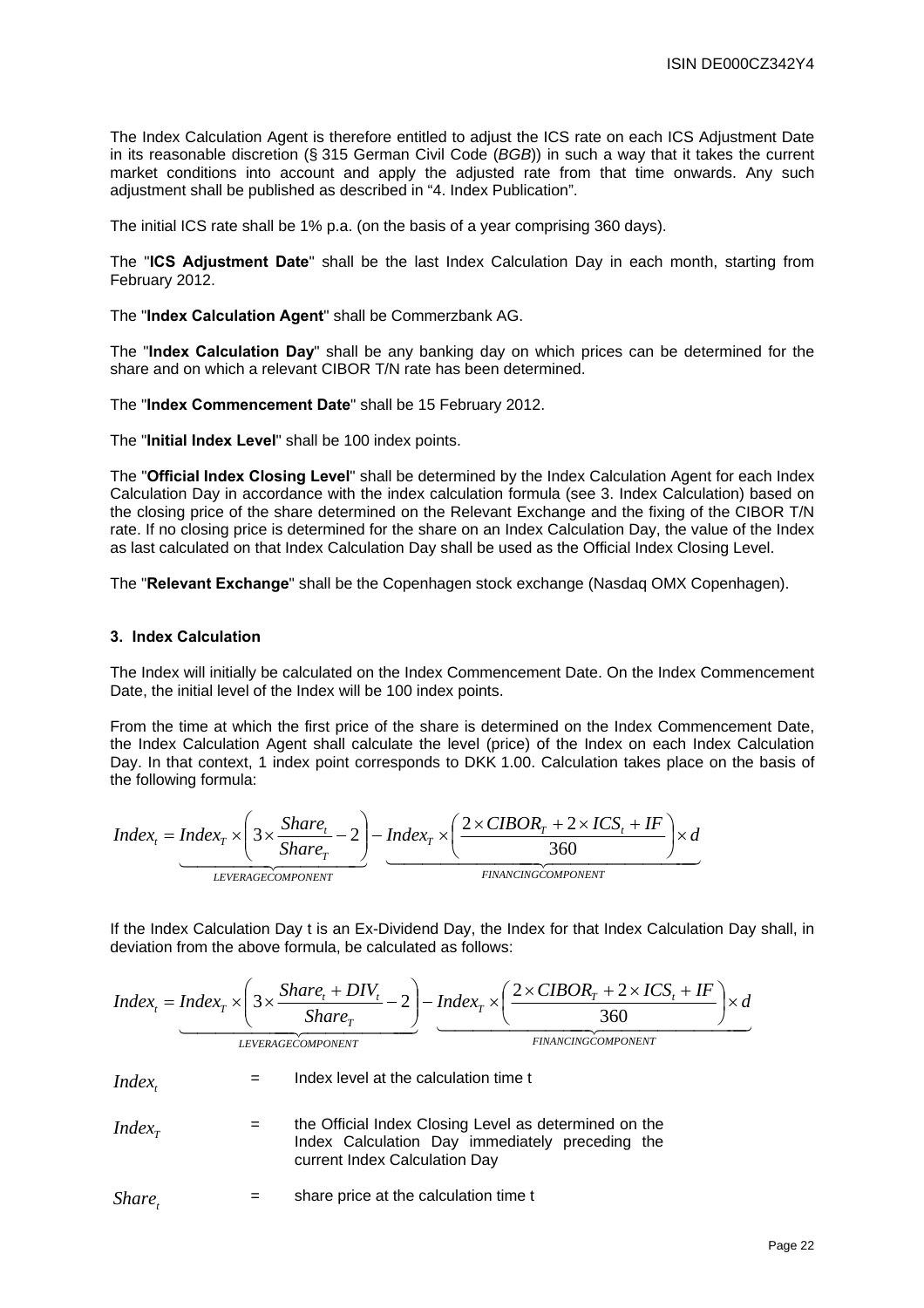| Share <sub>T</sub> | $=$ | the closing price of the share as determined by the<br>Relevant Exchange on the Index Calculation Day<br>immediately preceding the current Index Calculation<br>Dav |
|--------------------|-----|---------------------------------------------------------------------------------------------------------------------------------------------------------------------|
| $CIBOR_r$          | $=$ | the CIBOR T/N rate as determined and published on<br>the Index Calculation Day immediately preceding the<br>current Index Calculation Day                           |
| ICS <sub>r</sub>   | $=$ | the ICS rate applicable at the calculation time t                                                                                                                   |
| IF                 | $=$ | The Index Fee is the index fee stated in clause 6.                                                                                                                  |
| d                  | $=$ | number of calendar days between two<br>Index<br><b>Calculation Days</b>                                                                                             |
| $DIV_{t}$          | =   | Dividend Correction Amount for the Index Calculation<br>Day t                                                                                                       |

## **4. Index Publication**

The Index will be continually calculated on each Index Calculation Day, rounded to two decimal places and published on the Issuer's website (www.warrants.commerzbank.com).

## **5. Extraordinary Index Adjustment**

*Share*  $Price \leq 0.7 \times \text{Share}$  $Price_{\tau}$ 

If the share price, at a calculation time t, falls by more than 30 percent as compared to the last closing price of the share determined by the Relevant Exchange, an Index Adjustment shall take place during that day by simulating a new day.

 $t = T$  (i.e. *new* \_ *Share*  $Price<sub>T</sub> = old\_SharePrice<sub>T</sub> × 0.7$  and  $Index<sub>T</sub> = Index$ .) d = 0

At the time of adjustment, the immediately preceding closing price of the share (Share Price<sub>T</sub>), multiplied by 0.7, shall be used as the Share Price, for the calculation of the Indext. The financing component shall remain unchanged. No additional costs shall be charged for the new day.

## **6. Index Fee**

The Index Fee will be levied on each calendar day, starting on the Index Commencement Day, and will be calculated as the product of 0.7% per annum (on the basis of a year comprising 360 days) and the relevant Official Index Closing Level, i.e. 0.001944% of the Index level per calendar day. If a calendar day is not an Index Calculation Day, the last calculated Official Index Closing Level will be used.

## **7. Changes to the Calculation of the Index**

## **a) Extraordinary Changes to the Calculation of the Index**

If an Index Adjustment Event (as defined below) occurs with regard to the share underlying the Index, the Index Calculation Agent shall calculate the Index in accordance with the following formula for the